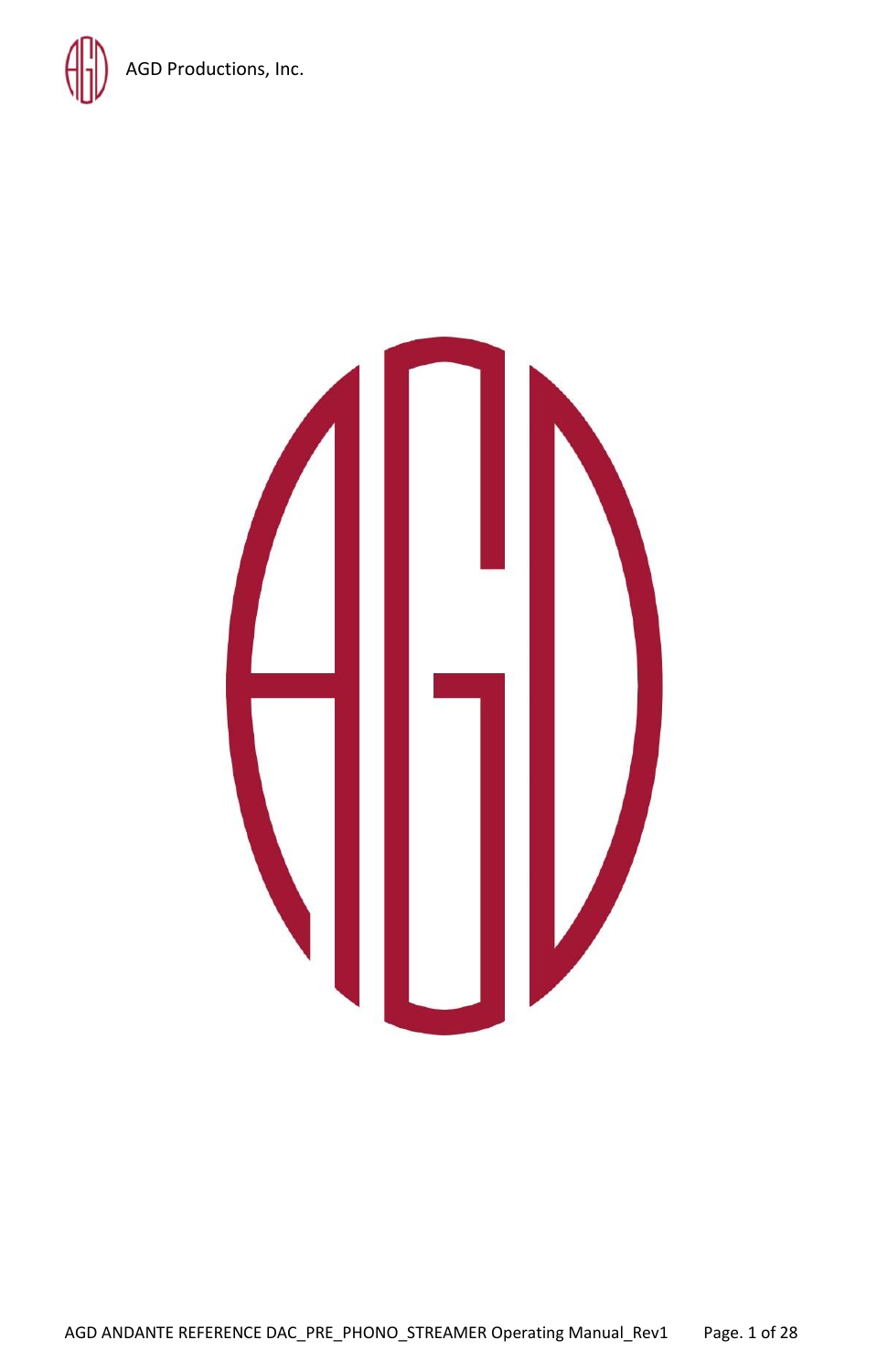AGD Productions, Inc.



# **AGD Andante Reference Preamplifier DAC – Phono Stage – Analog Hi-Def Streamer**

# **by AGD Productions, Inc.**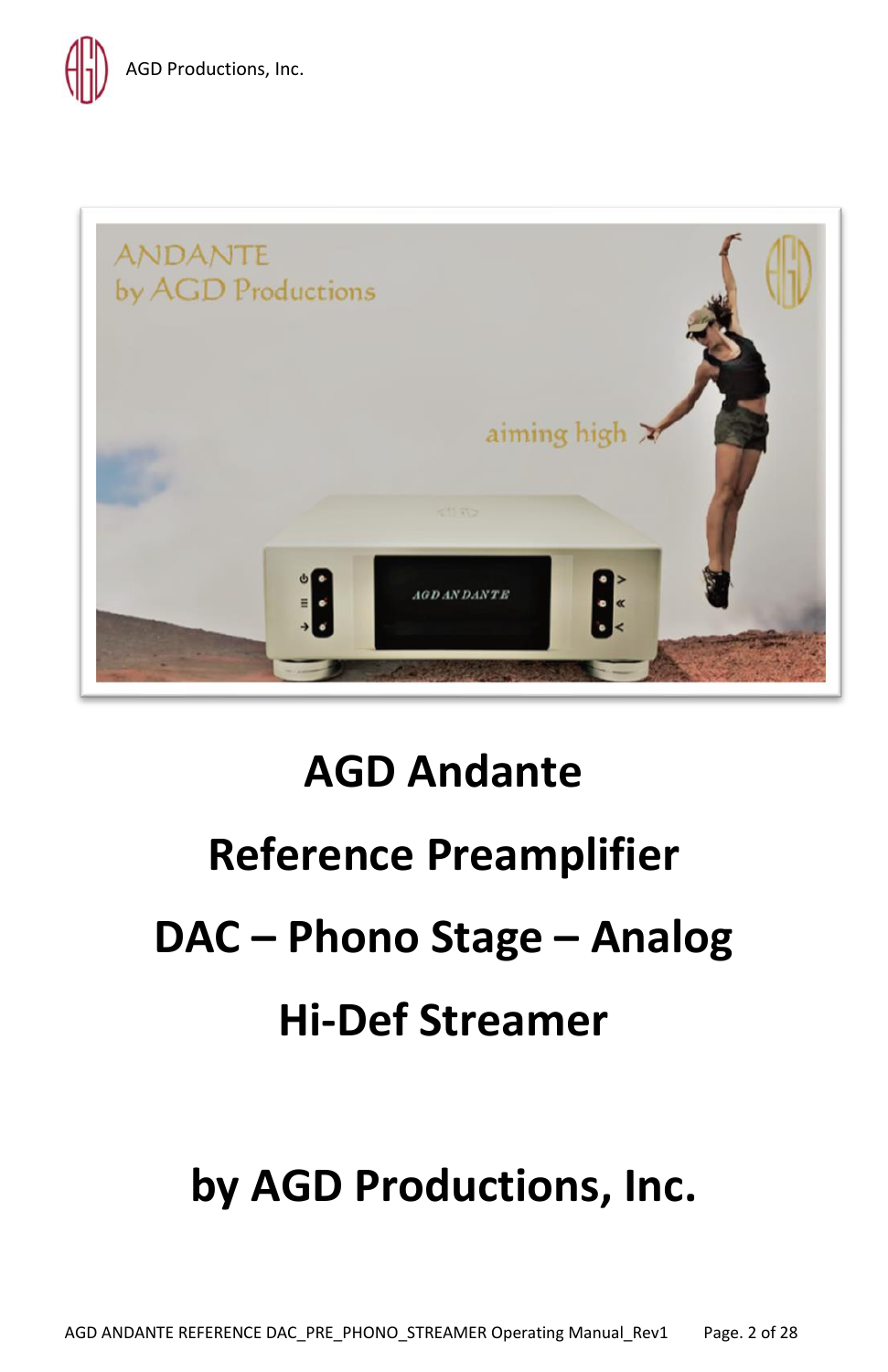

# **"Andante" Reference Preamplifier**

# **by AGD Productions, Inc.**

# **Operating Manual**

# Rev.01.

Document Date, March 28<sup>th</sup>, 2020

# **CAUTION**

#### **THE UNIT CONTAINS NO USER SERVICEABLE PARTS**.

#### **DO NOT REMOVE THE PANELS OR ANY SCREWS OR CONNECTORS**.

DO NOT OPERATE THE UNIT WITHOUT THE GLASS TUBE FULLY INSERTED IN THE PROPER SOCKET.

DO NOT OPERATE THE UNIT IF WET OR NEAR WATER OR IN UNCONTROLLED OUTDOOR CONDITIONS.

BE CERTAIN TO INSTALL IT IN A SECURE LOCATION FROM WHICH IT CANNOT FALL OR TIP OVER.

TIME SPENT FAMILIARIZING YOURSELF WITH THIS MANUAL WILL BE WELL REWARDED.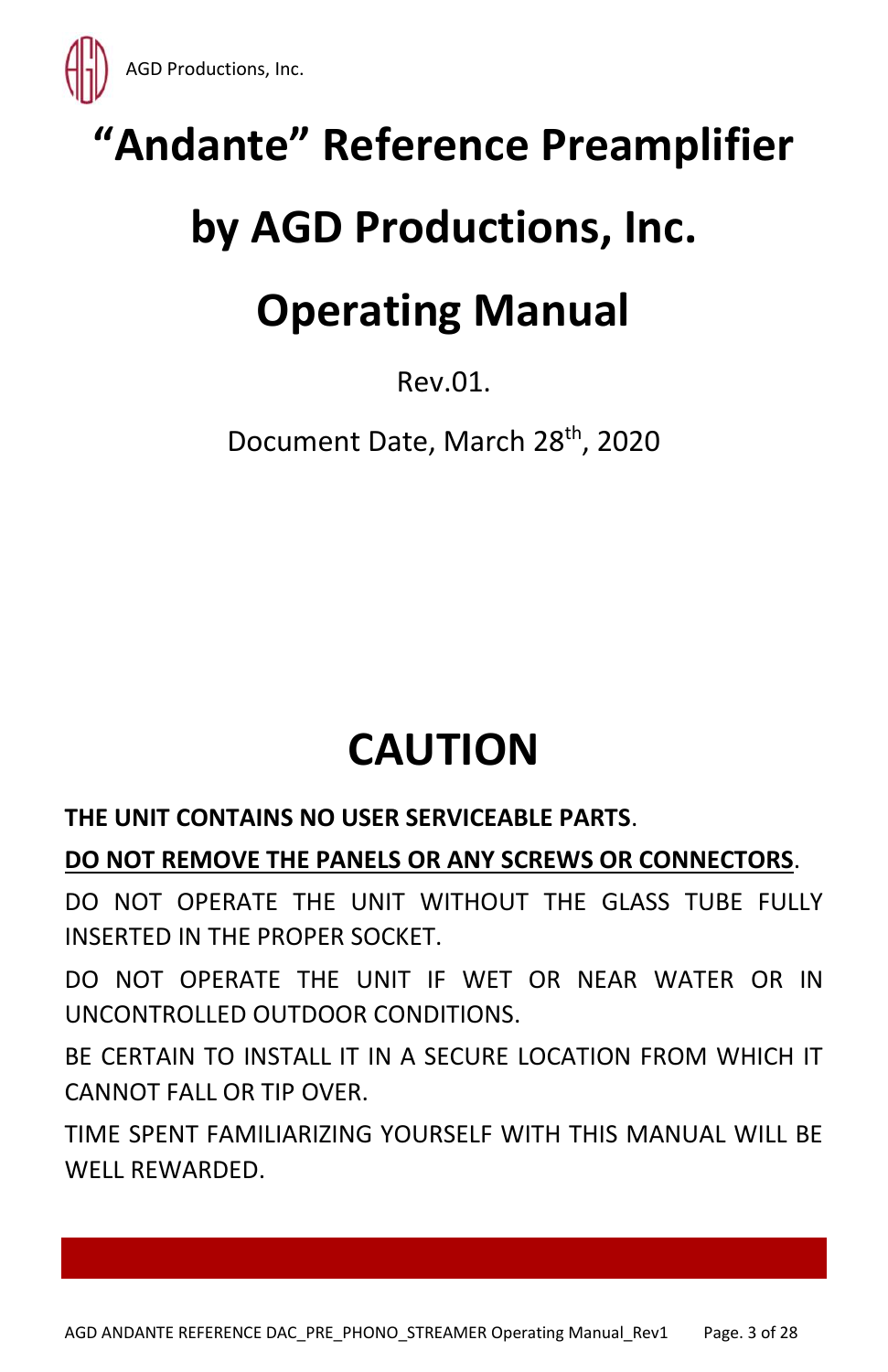

# **TABLE OF CONTENT**

| 1. |  |
|----|--|
| 2. |  |
| 3. |  |
| 4. |  |
| 5. |  |
| 6. |  |
| 7. |  |
| 8. |  |
| 9. |  |
|    |  |
|    |  |
|    |  |
|    |  |
|    |  |
|    |  |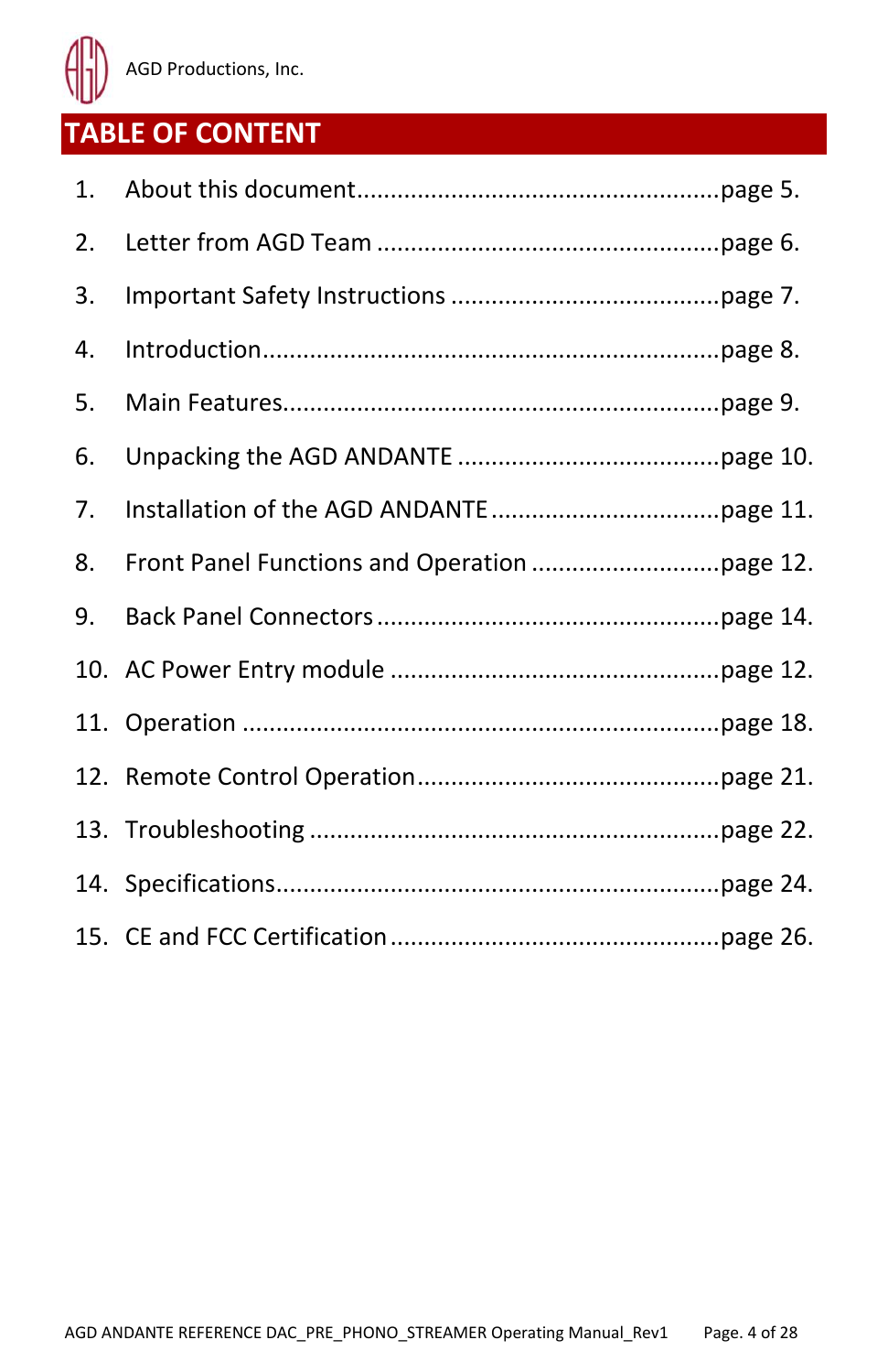

# **1- ABOUT THIS DOCUMENT**

This Owner's Manual covers unboxing of, familiarization with, and configuration of your new amplifier. This manual will enable you to expertly tailor the behavior and performance of your preamplifier to fit your preferences of your equipment and listening room.

This user manual is integral part of the AGD "ANDANTE" and must be available and consulted prior the installation of the equipment.

The "ANDANTE" is designed to operate indoor and must be utilized uniquely for the scope of audio signal amplification within the specifications and conditions defined in the manual.

It is strongly recommended that you follow this manual in the order in which it is written so that you understand the safety considerations before configuring the unit.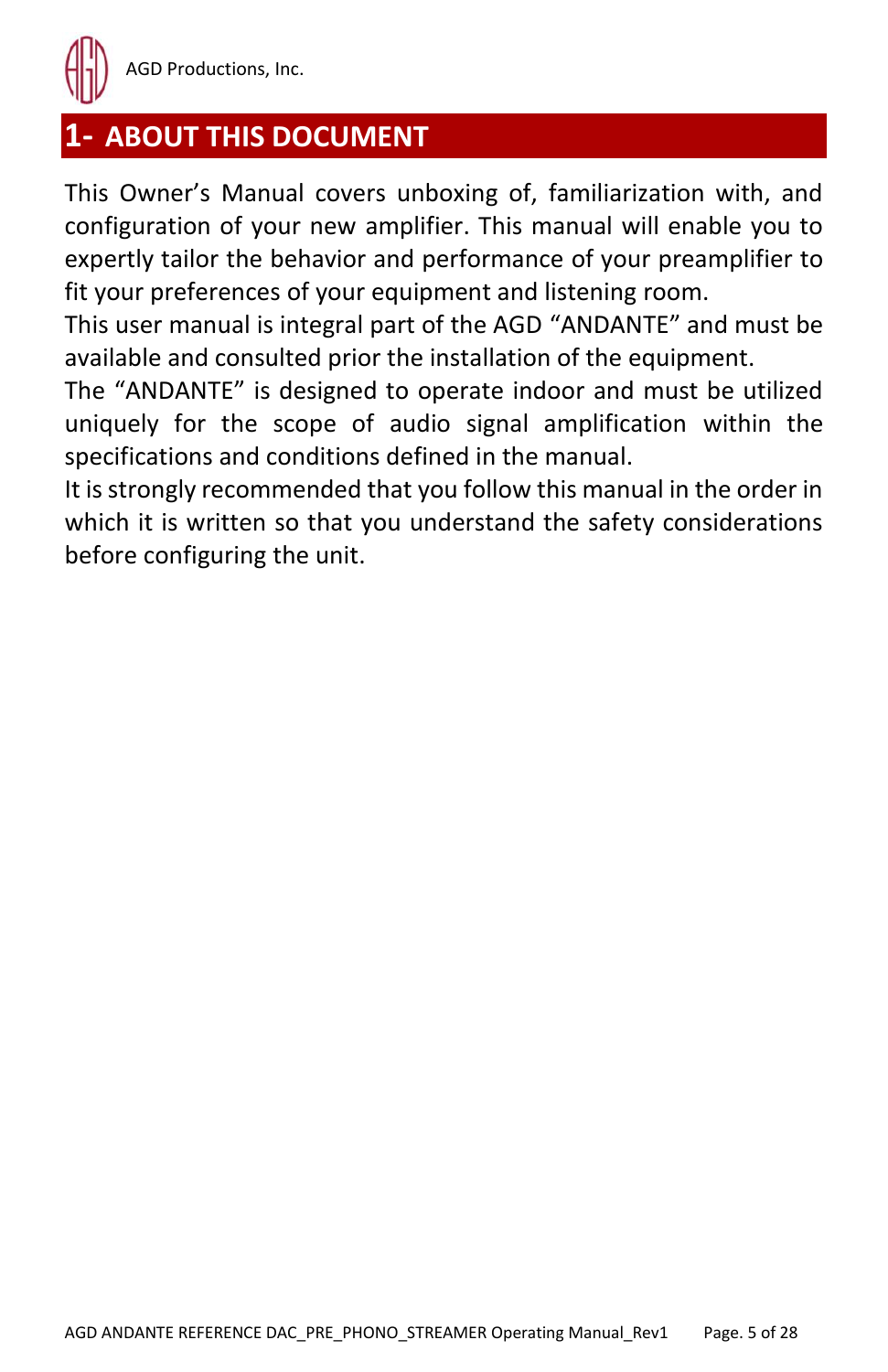

AGD Productions, Inc.

Dear Customer,

I have always been driven by my passion to merge perfection and beauty in the art of Audio reproduction.

After the launch of the "GANTube<sup>TM</sup> technology, with the "Vivace" and "The Audion" Hi-End Monoblock amplifiers, the "ANDANTE" is our first Reference Analog-Digital preamplifier.

Crafted with the same care and dedication as all AGD products, the "ANDANTE" is a superior musical preamplifier that combines the best of the analog world and the top leading-edge digital technology available today.

It took a long time to merge harmonically the two worlds into a single unit, delivering all the musicality required for a world class audio system. We at AGD believe the goals we set when we started this challenging design have been finally achieved. While The "Andante" is by design the perfect companion preamplifier for our "Vivace" and "The Audion" GaNTube Monoblocks, it will also deliver the most sublime and purest sound with any audio systems of any standard.

The AGD Audio Design team is confident the "Andante" will meet your expectations and as a team we will always stand in support of your needs and future requirements.

Sincerely Alberto Guerra CEO, AGD Productions, Inc.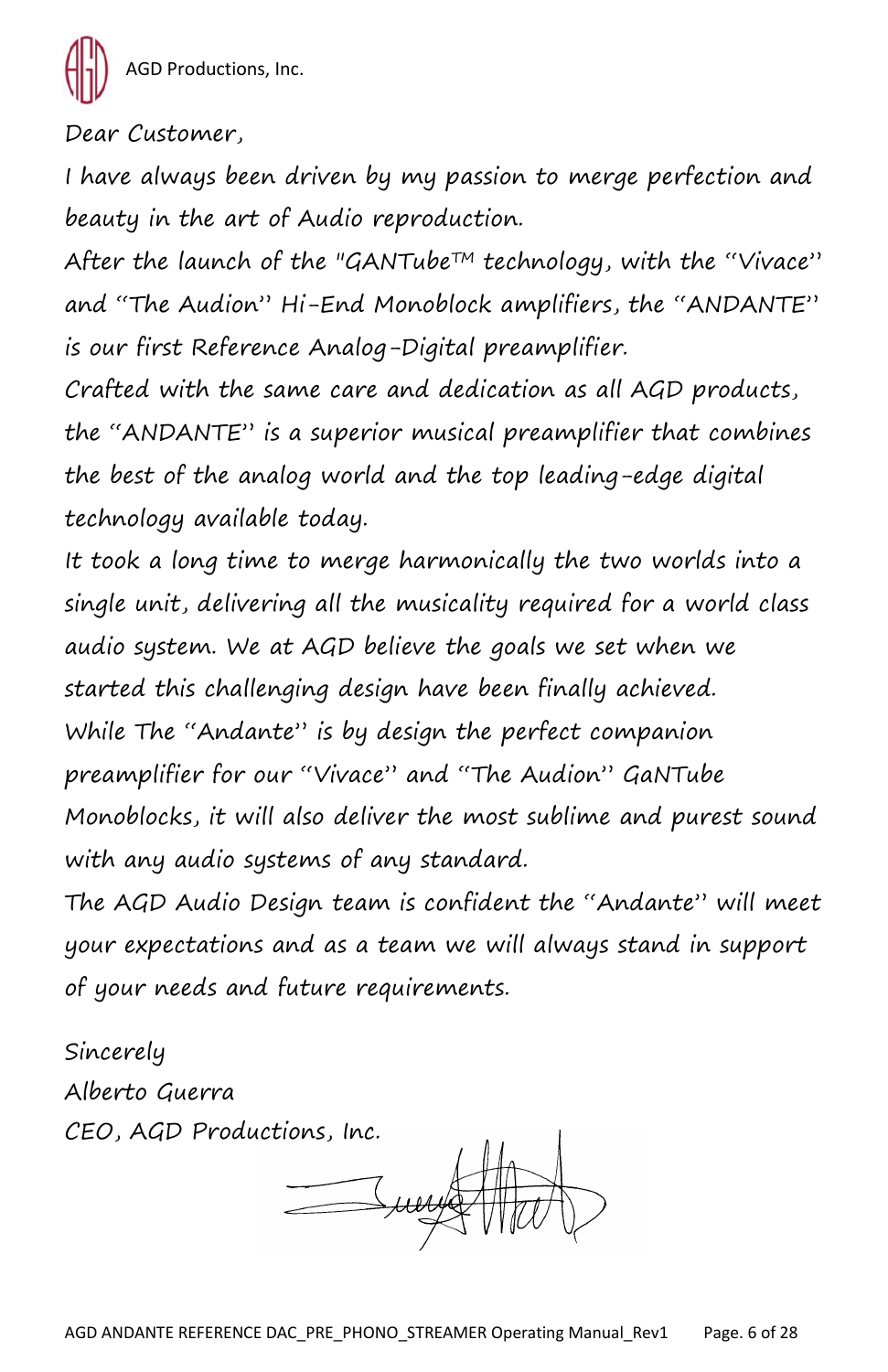

# **3- IMPORTANT SAFETY INFORMATION**



**READ ALL INSTRUCTIONS:** All the safety and operating instructions of your AGD ANDANTE PREAMPLIFIER should be read before power is applied to the equipment.

**RETAIN OWNER'S MANUAL:** These safety and operating instructions should be retained for future reference.

**READ WARNING**: All warnings on the unit and in the operating instructions should be adhered to.

**FOLLOW INSTRUCTIONS:** All operating and use instructions should be followed.

**CLEANING:** Unplug the unit from the wall outlet and leave for at least 10 min. - make sure the unit is not hot before you start cleaning. Use dry or damp soft cloth to clean the surfaces. Do not use corrosive/abrasive spray for cleaning.

**VENTILATION:** Do not block any ventilation openings. Do not install near any heat sources such as radiators, heat registers, stoves, or other apparatus (including other amplifiers). The unit should not be installed in a built-in location such as a bookcase or rack unless proper ventilation is provided.

**GROUNDING:** Do not defeat the safety purpose of the grounding-type plug. A grounding-type plug has two blades and a third grounding prong. The third prong is provided for your safety. If the provided plug does not fit into your outlet, consult an electrician for replacement of the obsolete outlet.

**POWER CORD PROTECTION:** Protect the power cord from being walked on or pinched particularly at plugs, convenience receptacles, and the point where they exit from the apparatus.

**LIGHTNING:** Unplug this apparatus during lightning storms or when unused for long periods of time.

**SERVICING:** Refer all servicing to qualified service personnel. Servicing is required when the apparatus has been damaged in any way, such as if the power-supply cord or plug is damaged, liquid has been spilled inside the appliance or it has been exposed to moisture, the appliance does not operate normally, or has been dropped.

**DO NOT OPEN THE CABINET:** There are no user serviceable components inside this product. Opening the cabinet may present a shock hazard and any modification to the product will void your warranty.



**WARNING:** To reduce the risk of fire or electric shock, do not expose this apparatus to rain or moisture.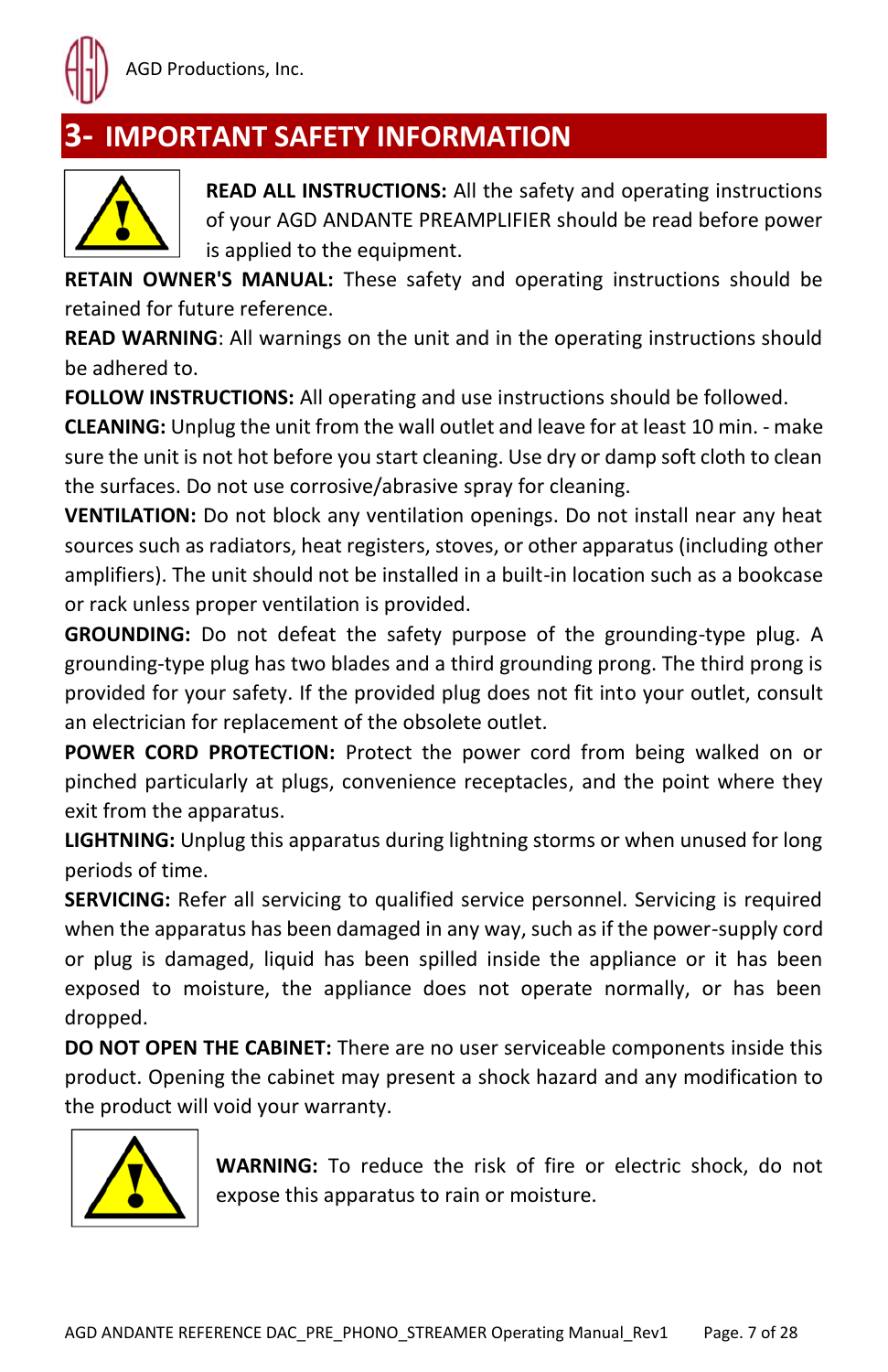

# **4- INTRODUCTION**

The AGD "ANDANTE" is a complete audiophile Analog and Digital Reference Preamplifier that delivers a unique set of features and components in a single beautifully crafted single billet aluminum cabinet. With his built-in fully balanced phono stage (MM & MC), the sophisticated R2R DAC with DSP functions, and full-fledged versatile Network Player with seamless Roon, Tidal and Qobuz services integration, the "ANDANTE" is by design the perfect companion preamplifier for our "Vivace" and "The Audion" GaNTube Monoblocks.



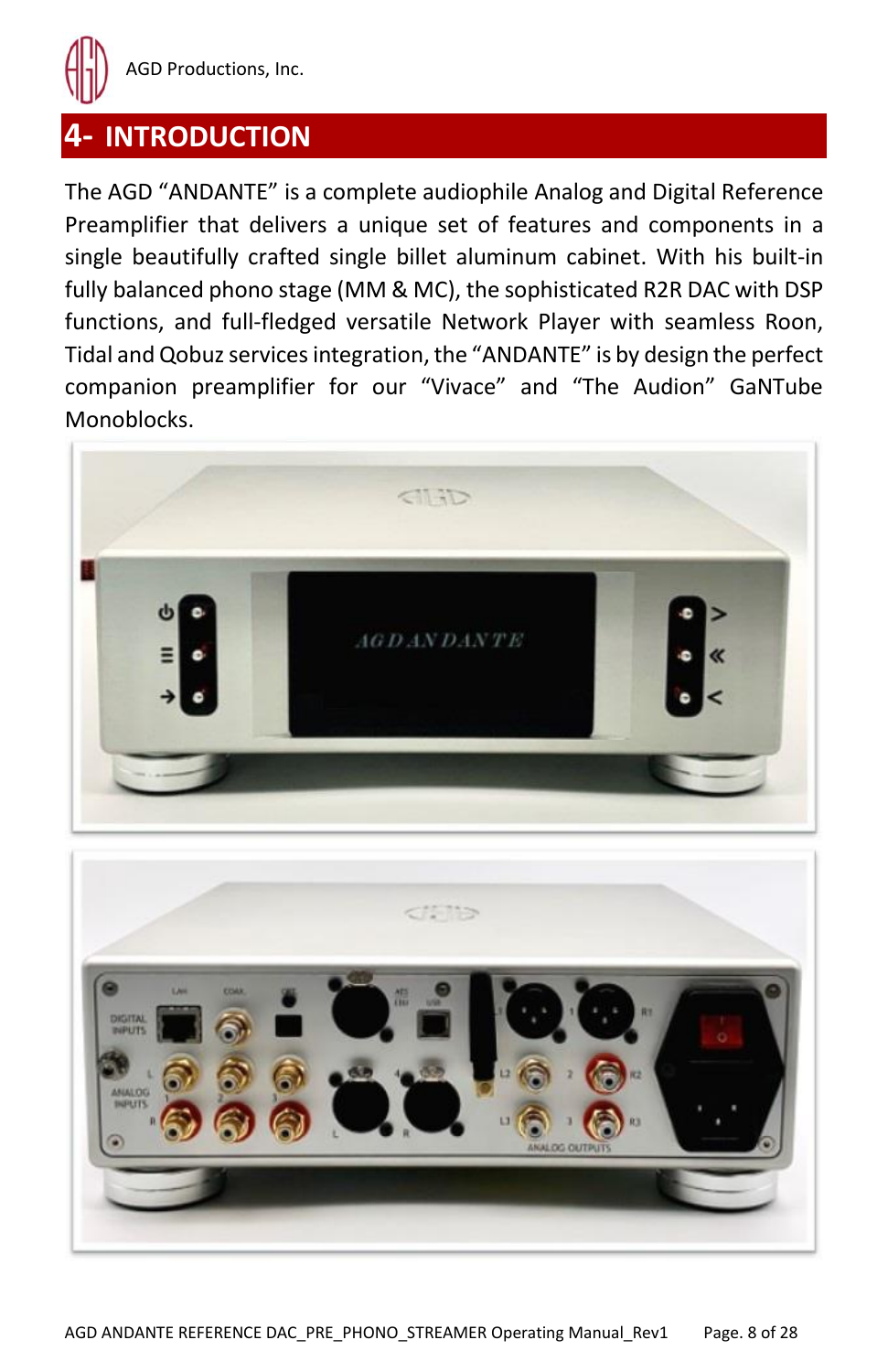

## **5- MAIN FEATURES**

- Fully Balanced Phono preamplifier stage with MM & MC cartridges support (selection via Menu and Remote control) and with dedicated ultra-low noise linear power supply and ultra-low noise linear professional grade amplifiers stage.
- Analog boards fully shielded and separated from digital boards to deliver the lowest possible noise and prevent any undesired interference.
- High Dynamic low noise professional grade instrumentational amplifier stages for the output buffer stage (configurable as bi-amp X-Over upon request).
- Fully balanced design and full DC coupling (no capacitors in line with analog signals).
- Three Analog inputs with one input fully balanced (XLR connectors).
- 8bit fully balanced passive Ladder volume control.
- Network Player functionality (via Ethernet port). Full HD Streaming Capability (DLNA, UPNP. Airpaly, ROON).
- AptX Bluetooth.
- Digital inputs:
	- 1- AES
	- 1- Spdif
	- 1- Toslink
	- 1- USB
- R2R multibit DAC with Up-Sampler (sampling rate of all signals are increased to 32-bit / 384 kHz).
- Clock / Jitter control Digital block- synchronizes incoming data with an internal clock reference generator removing jitter
- Three analog outputs (for multi-amplification solutions.
	- 1 XLR balanced output (6.4VRMS max)
	- 2 Single-ended stereo output (low/high pass X-Over customizable)
	- Remote control.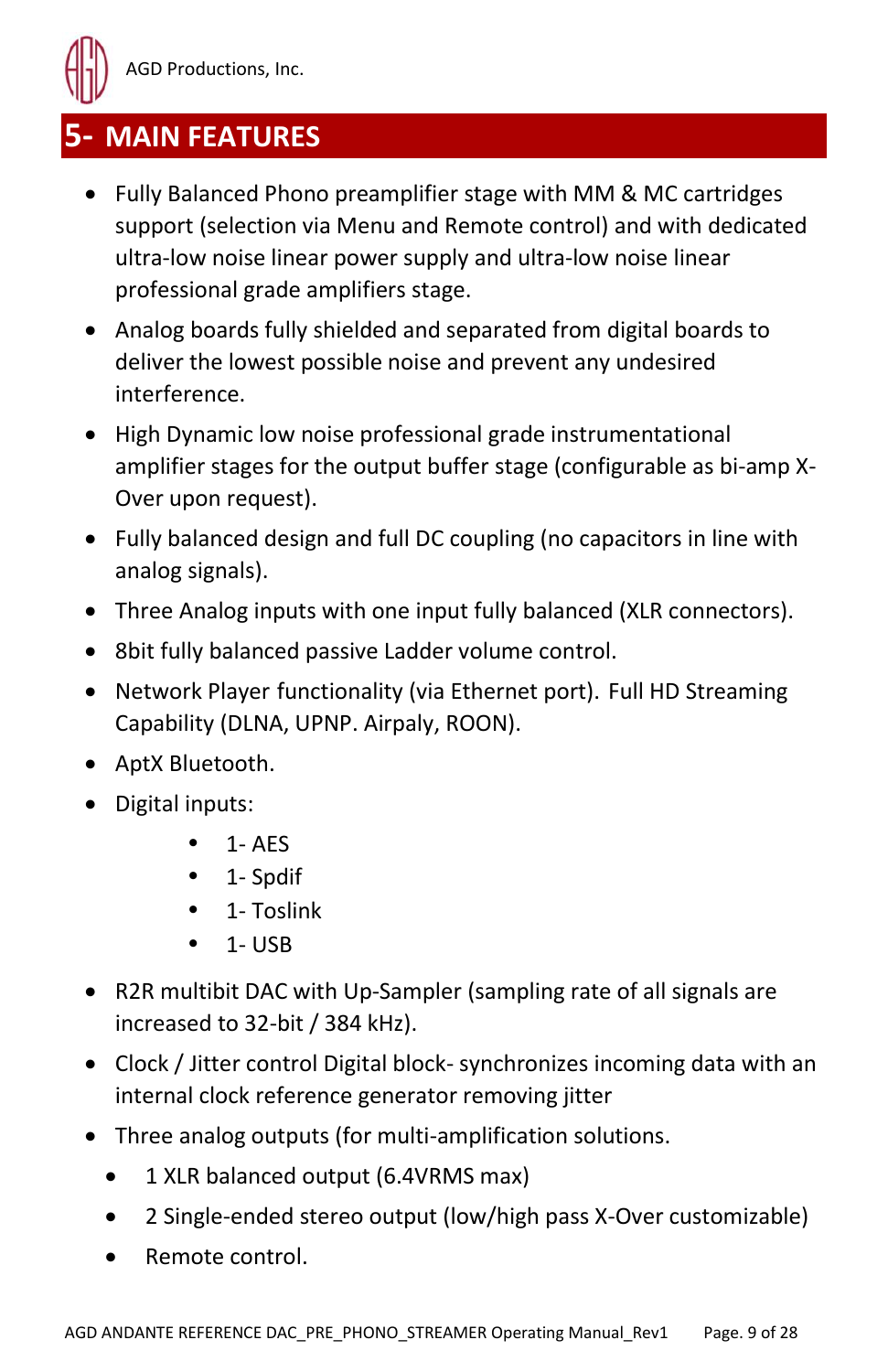

#### **6- UNPACKING**

## **Unpacking**

All AGD products shipping boxes have been specially designed to protect their contents and special care has been taken to prevent damage under normal shipping conditions.

When unpacking the product:

- Mishandling should be evident upon inspection of the flight case.
- Carefully remove the component from its packaging and examine it closely for signs of shipping damage.
- We strongly recommend saving all original packaging to protect the unit from damage, should you wish to store it or ship it later.



Please check the content of the shipping is complete and all the following items are included:

- 1- AGD Andante Unit
- 2- Power Cable
- 3- BT Antenna
- 4- Remote control
- 5- Gloves
- 6- Operating Manual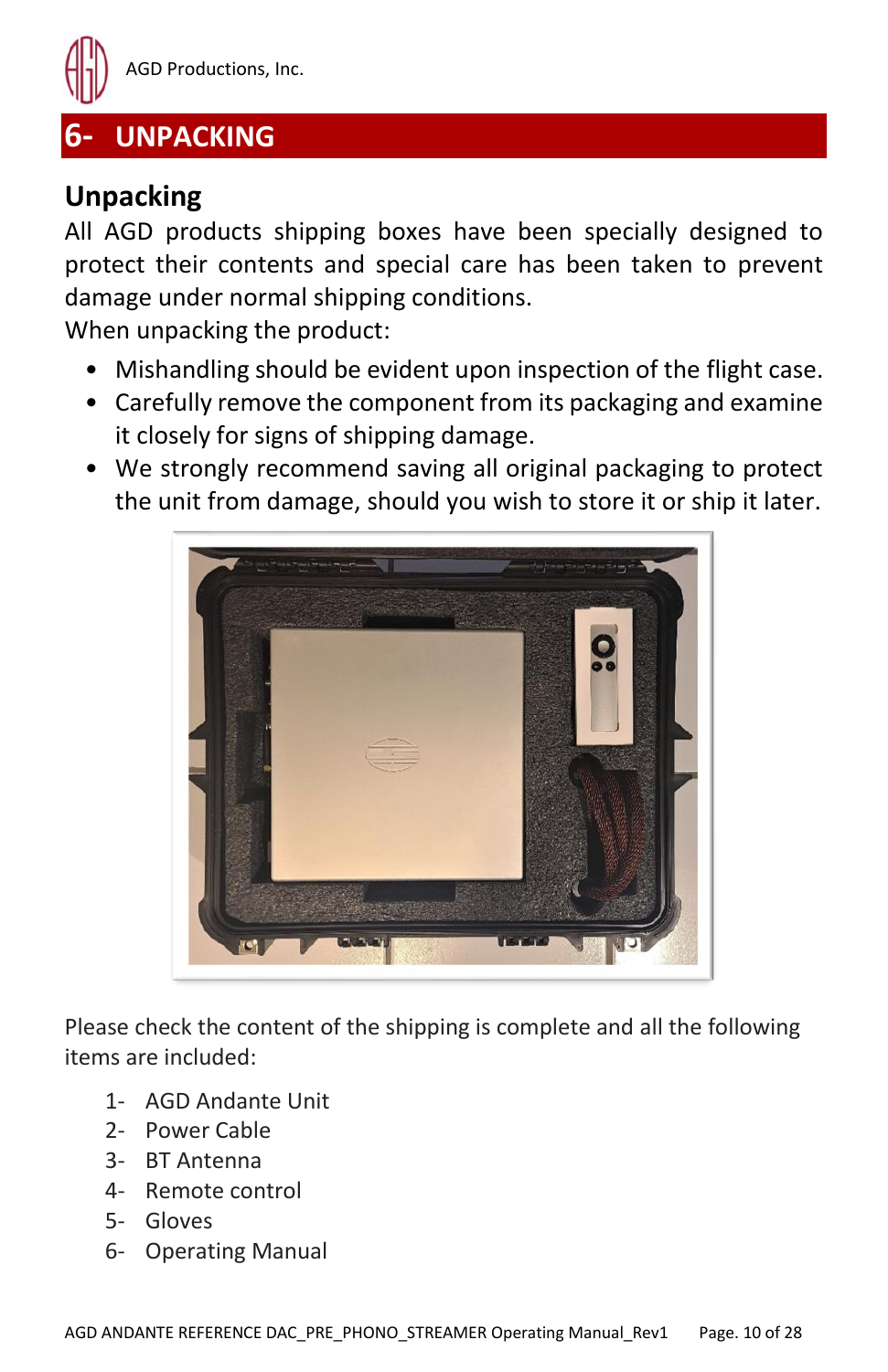

# **7- INSTALLATION**

#### **POWER REQUIREMENTS:**

The AGD "ANDANTE" has universal voltage input configuration and can operate between 90~264VAC 50/60Hz single phase.

A detachable IEC power cable intended for use in the region where the unit is sold is included.



WARNING: The unit should be operated only at the rated voltage indicated on the power connector. If you are not sure what the main voltage supplied to your home is, consult with your unit dealer.

- Connect the power supply to the power source indicated on the rear panel.
- Avoid power conditioners that float the ground pin.
- ALWAYS connect power cord to component before plugging it into an AC outlet and make sure that unit's main switch is set to the "OFF" position before making the final connection.
- For best performance, try to position the power cord away from any input signal cables if possible.
- Pay close attention to power quality and be aware that different power cords can alter the sound.
- For initial power-up, operate the main switch located on the back-panel power entry module.
- BE CERTAIN TO INSTALL THE UNIT IN A SECURE LOCATION FROM WHICH IT CANNOT FALL OR TIP OVER.
- Do not operate on carpet or any other surface that might block air flow.
- Do not allow the chassis to touch any metal parts, such as the frame of an equipment rack. This might create a parallel ground path that could degrade the sound of your system.
- Connect the source's cables to their appropriate inputs.



**IMPORTANT: READ THE SECTIONS "BACK PANEL"**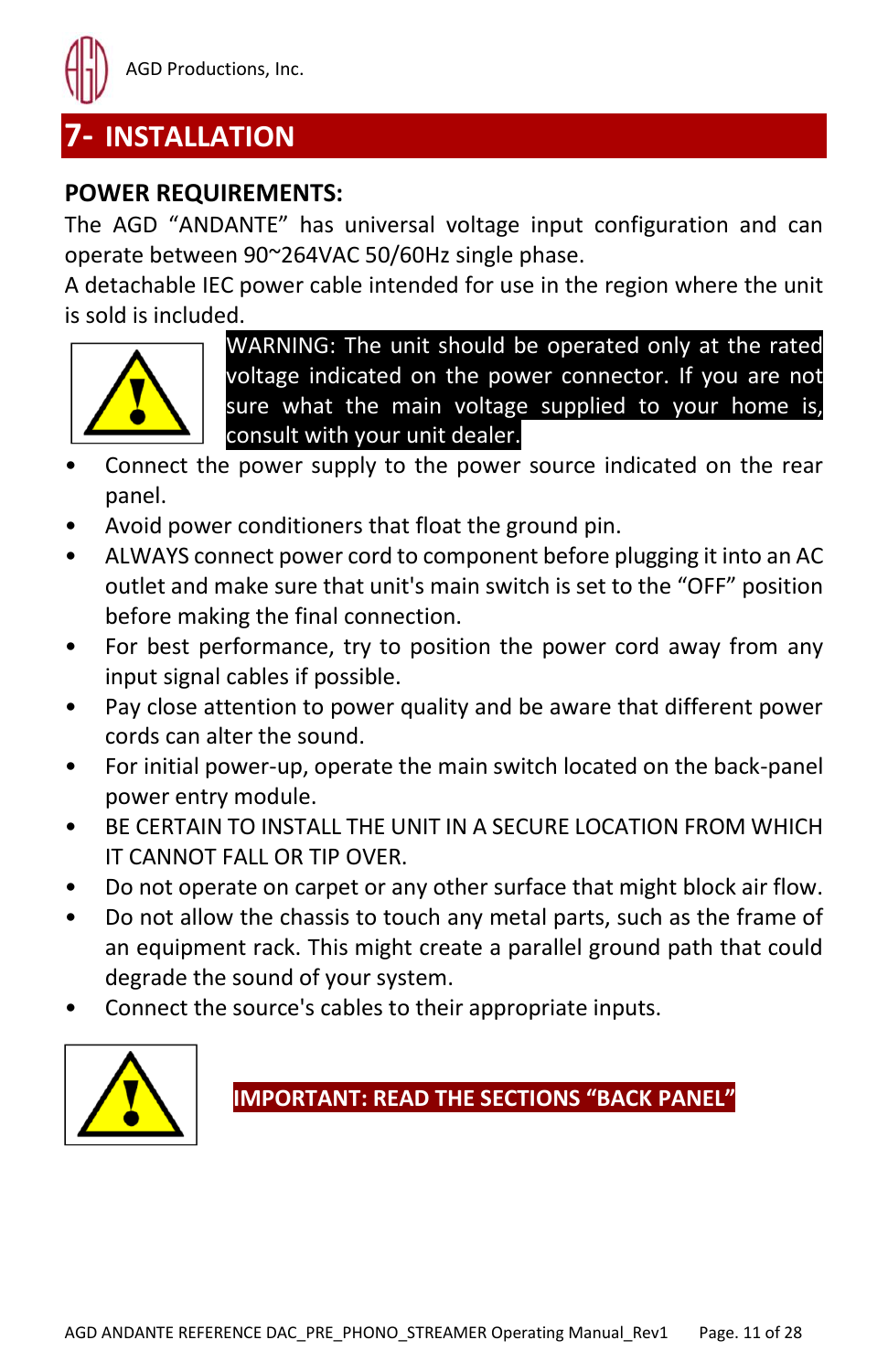

AGD Productions, Inc.

# **8- FRONT PANEL FUNCTIONS AND OPERATION**

**All keys of the AGD ANDANTE are touch-sensitive (no mechanical movement) hence attention to familiarize with their operation is required.**

**The functions of the left end side switch group are:**





**Stand-by** - Switches the unit from stand-by to operational mode.



**Function/Menu selection**: sequential rotation of the following:

- **Balance control**
- Selection of the **Menu pages**
	- **Page 1:** Phase inverting / Remote control setup / Display brightness / Phono stage source type - MC or MM
	- **Page 2:** Digital filter SD Slow / SD Sharp / Slow / Sharp / Bypass.



#### **Input Selector**

- Toggles between input sources as follow:
	- PHONO, RCA2, RCA3, XLR, USB, COAX, OPT, AES, LAN, BT
	- Switches back to the home screen if one of the menu pages is open.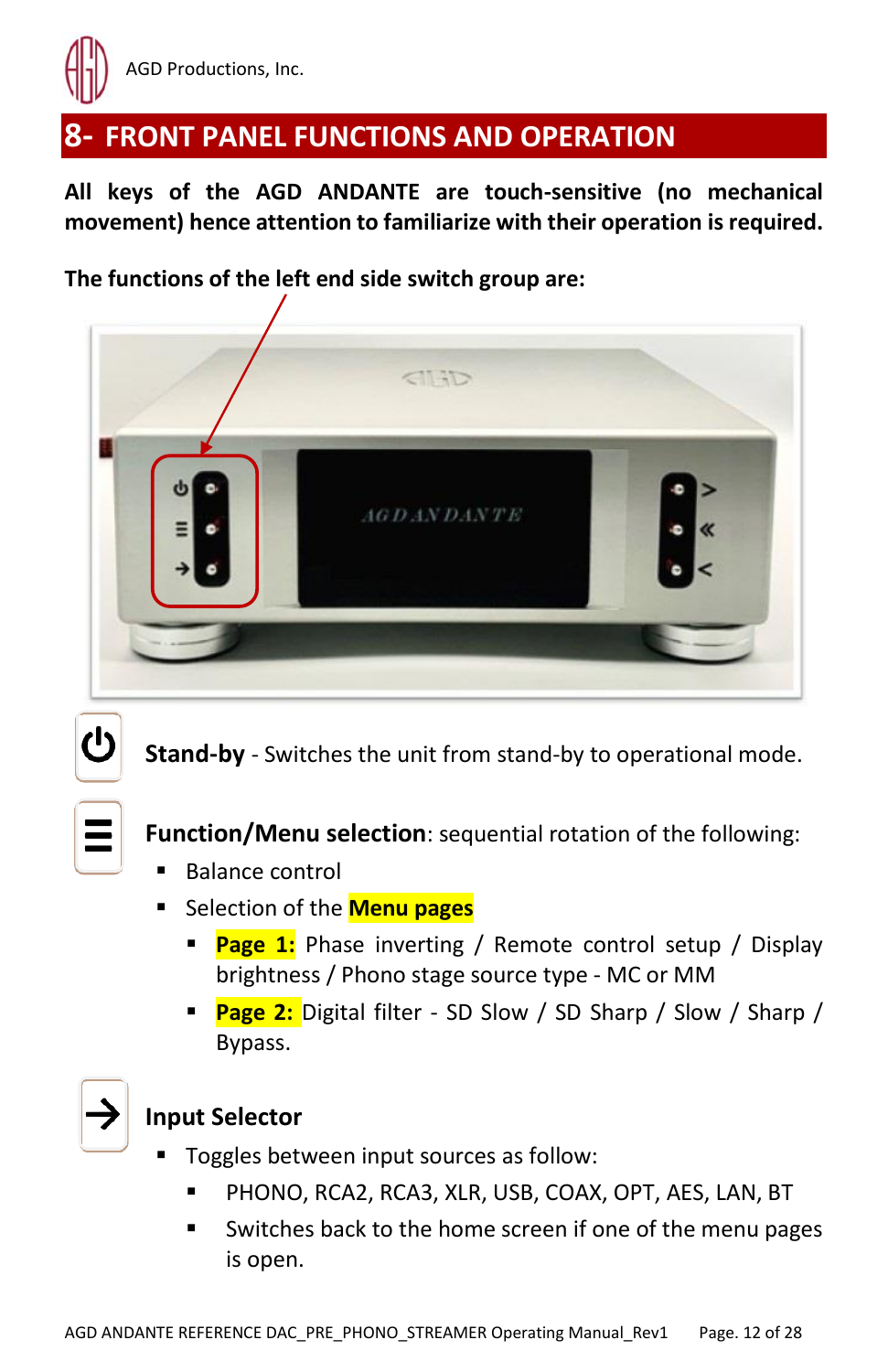

# **8- FRONT PANEL FUNCTIONS AND OPERATION**

#### **The functions of the right end side switch group are:**





 $\overline{\mathcal{K}}$ 

#### **Volume up**

- Turn the volume control up by one step
- Menu navigation (up).

#### **Enter**

- Apply input selection
- **EXECC** highlighted menu item.



#### **Volume Down**

- **Turn the volume control Down by one step**
- **■** Menu navigation (down)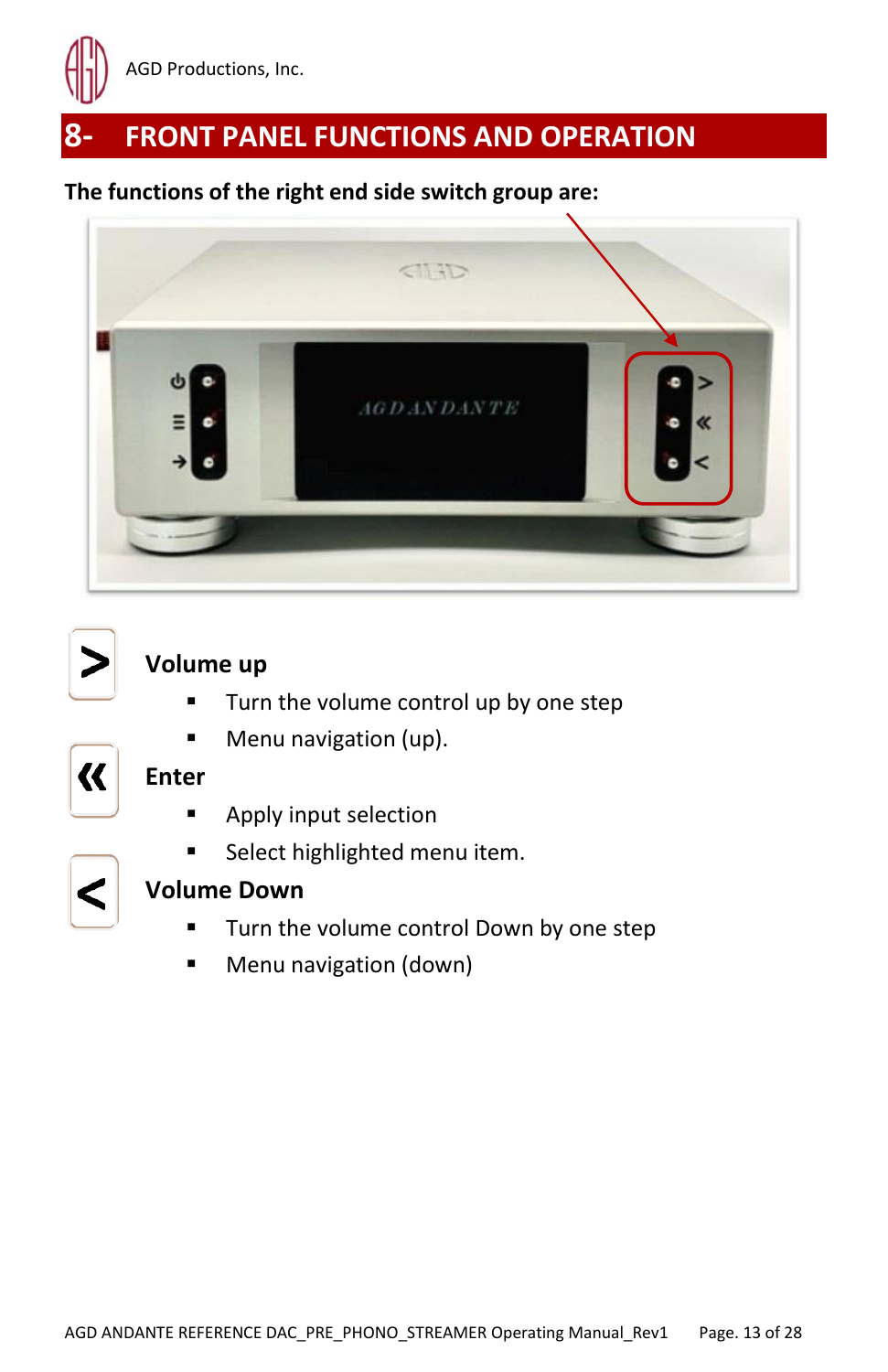

# **9- BACK PANEL CONNECTORS**

# **DIGITAL INPUTS**



#### **The AGD Andante has a complete front end of digital signal inputs.**

- All the Digital input connectors are located on the upper area of the back panel.
- Please refers to the above picture to locate their positions and identify the functionality.

#### **DIGITAL INPUTS:**

- 1x Network (LAN)
- 1x COAX (RCA)
- 1x Toslink (Optical)
- 1x AES (XLR)
- 1x USB
- 1x Bluetooth Antenna

**Note:** The Bluetooth antenna is assembled before shipping and it should be re-checked and locked in position during installation.

#### **Do not exercise excessive force. No tools are necessary to secure the correct position and orientation of the BT antenna.**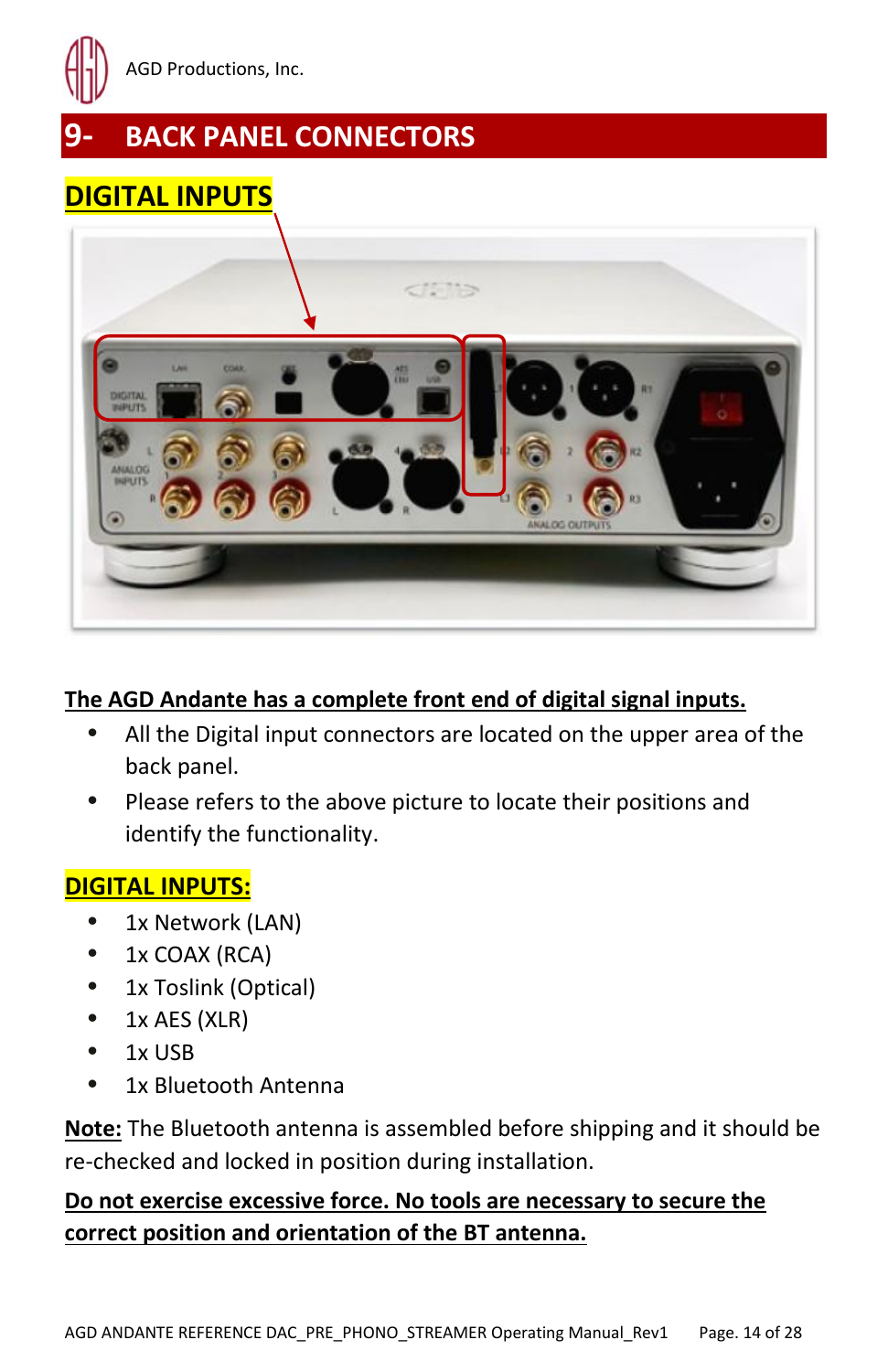

# **9- BACK PANEL CONNECTORS**

# **ANALOG INPUTS:**



The AGD Andante has four different analog inputs.

- All the Analog input connectors are located on the bottom left area of the back panel.
- Please refers to the above picture to locate their positions and identify the functionality.

#### **ANALOG INPUTS**

- 1x Phono Input L-R Input  $\#1$
- 2x RCA Single-Ended (Line level) Input # 2 & #3.
- 1x XLR balanced level input
- **Note:** A ground screw connection is made available next to the Phono Input (Analog Input 1). Use this ground binding terminal to secure the connection of the ground wire from the Turntable.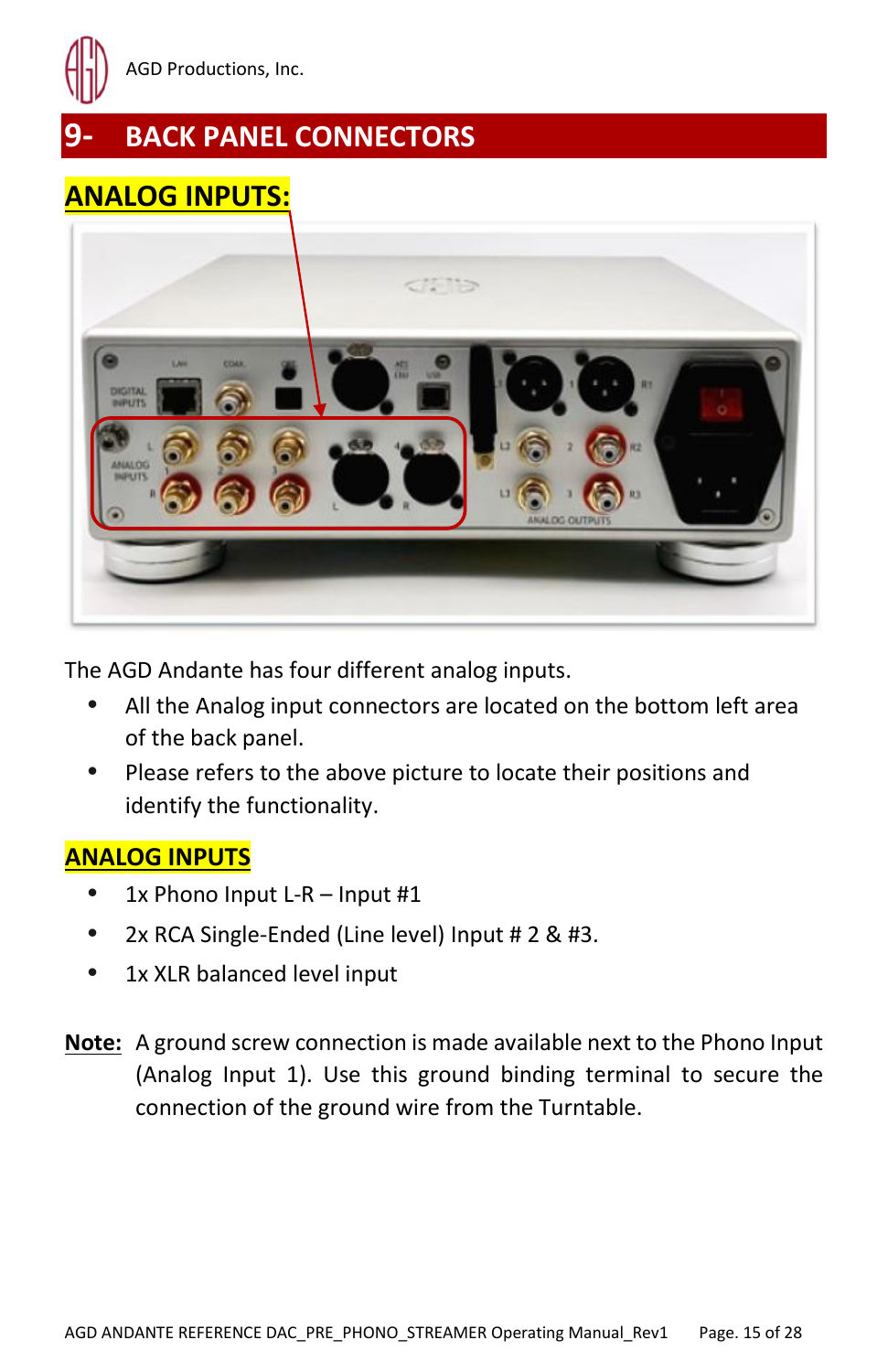

# **9- BACK PANEL CONNECTORS**

## **ANALOG OUTPUTS:**



The AGD ANDANTE has three sets of analog output terminals.

- One pair of XLR (balanced output)
- 2 pairs of RCA (single ended outputs).

The Andante output interface is then capable of driving up to six different independent amplification channels.

The buffer output stage circuit is designed around a professional grade operational amplifier ICs with output characteristics capable to drive any system of amplification thanks to an output impedance of ~50Ω and maximum voltage swing of  $6.4V<sub>RMS</sub>$ .

#### **ANALOG OUTPUTS**

- 1x XLR 1(Balanced Output) Output #1
- 1x RCA (Single ended output) Output #2
- 1x RCA (Single ended output) Output #3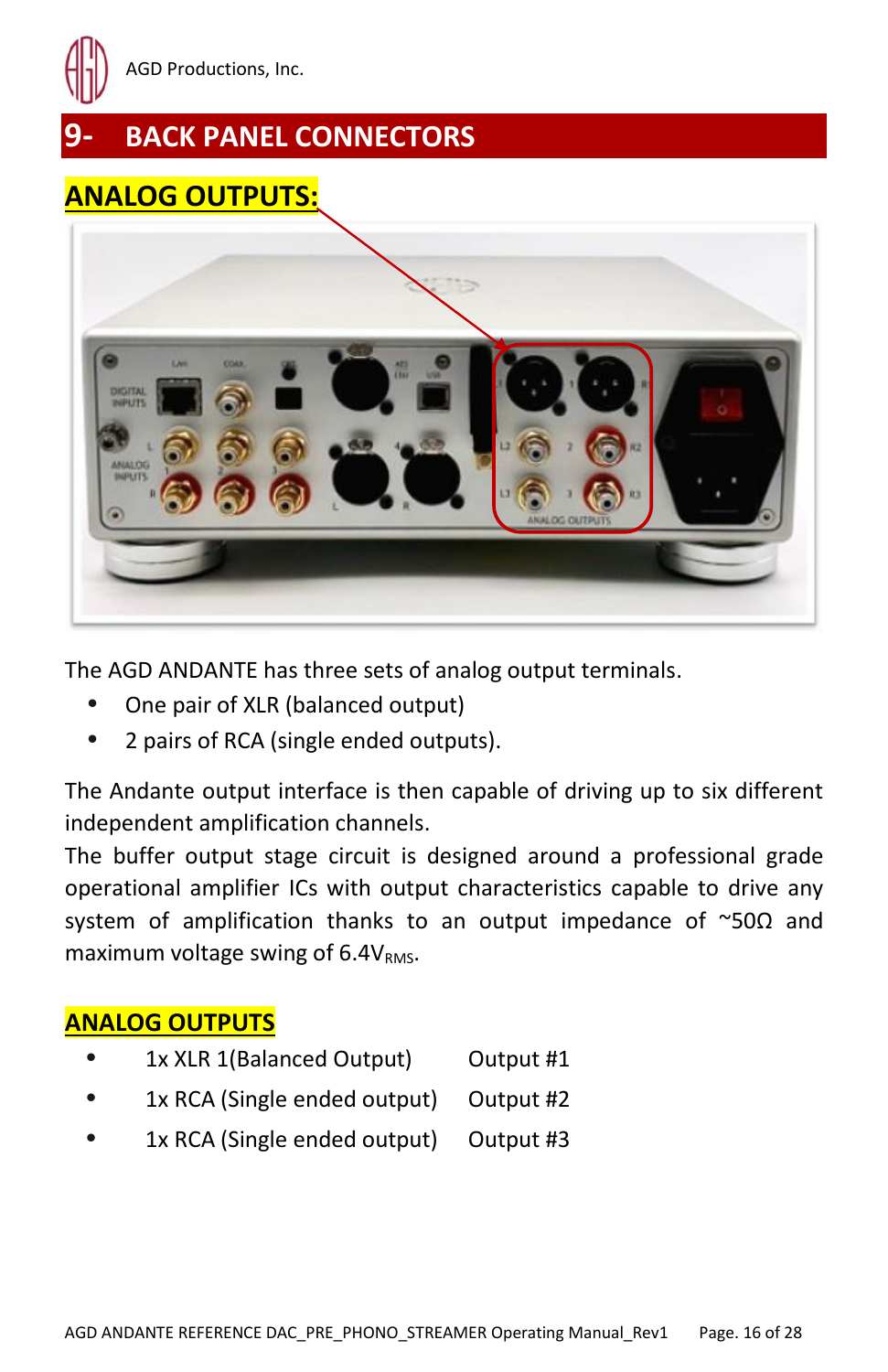

AGD Productions, Inc.

# **10- AC POWER ENTRY MODULE**

#### **AC POWER ENTRY MODULE**



#### **AC Power Entry module functions:**



The AGD "ANDANTE" has universal voltage input configuration and can operate between 90~264VAC 50/60Hz single phase.

A detachable IEC power cable intended for use in the region where the unit is sold is included.



WARNING: The unit should be operated only at the rated voltage indicated on the power connector. If you are not sure what the main voltage supplied to your home is, consult with your unit dealer.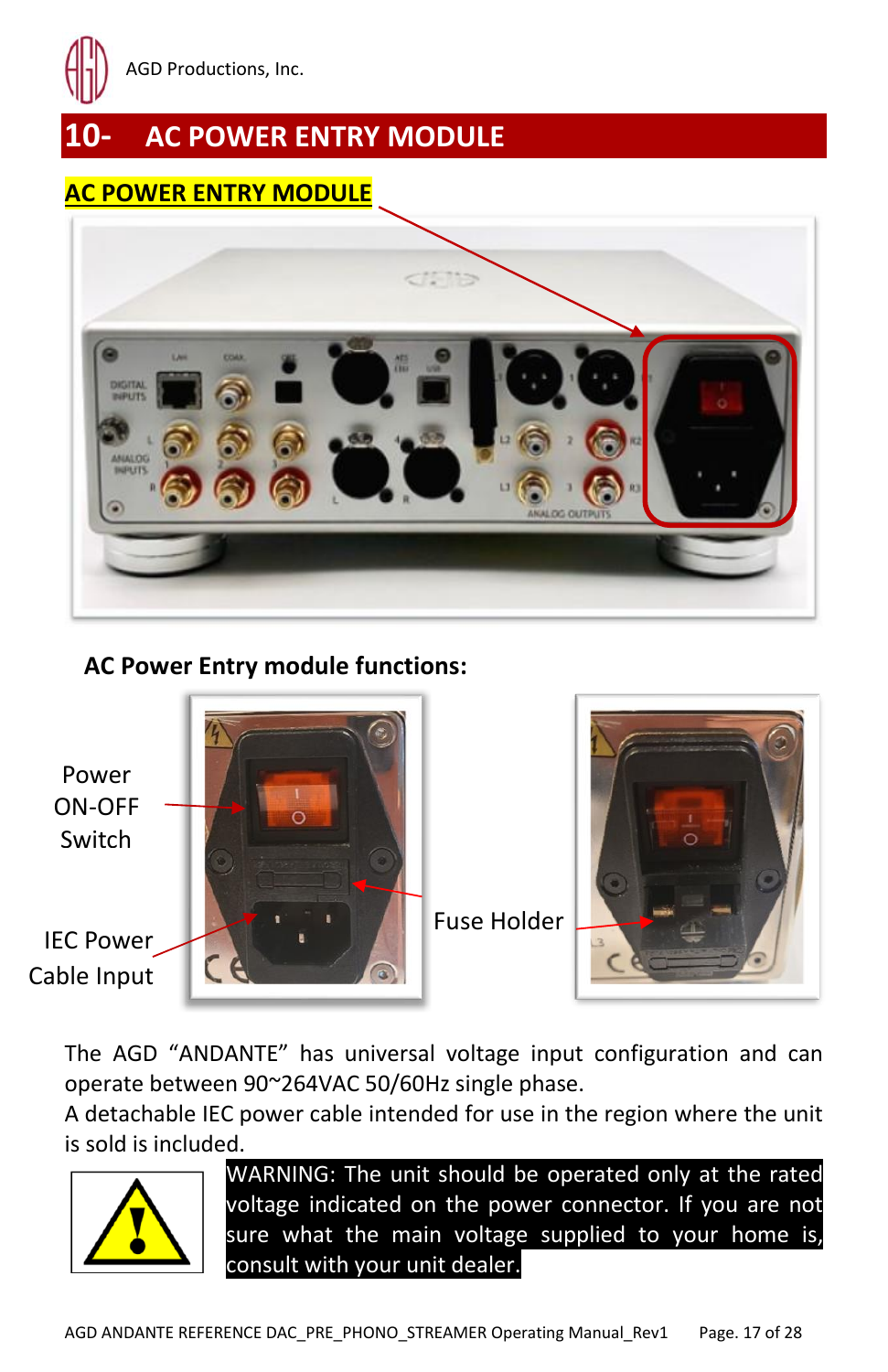

## **11- OPERATION**

## **OPERATION**

- After all the connections of the input signals are verified and are correct, and the power cable is plugged-in, turn the power switch of the back panel ON. A red light will illuminate. The unit is powered-up.
- Please note that LED lights of the ANDANTE will illuminate the front panel area.
- At this point the unit enters automatically in STAND-By mode.
- To bring the unit in operation mode, touch the "Stand-by" switch.  $\langle \cdot \rangle$
- - Please note it will take 2~3 seconds after turning the main power on before the front panel touch sensors are operational, including the stand-by switch.
- Use the "INPUT" selector switch  $\rightarrow$  to toggle between input sources

and set the one you will be using by touching the ENTER  $\|\langle \mathbf{\langle}\rangle \rangle$  button.

- 
- The Menu button  $\mathbf{E}$  gives access to the following functions:

**Screen 1:** 

**Balance control Operation** 

**Screen 2:**

- **Output Phase**
- Remote control setup
- Display brightness
- Phono stage source select MC or MM

#### **Screen 3: DAC Digital filters Selection**

- **SD Slow**
- SD Sharp
- **Slow**
- Sharp Bypass
- **Dither**
- De-emphasis.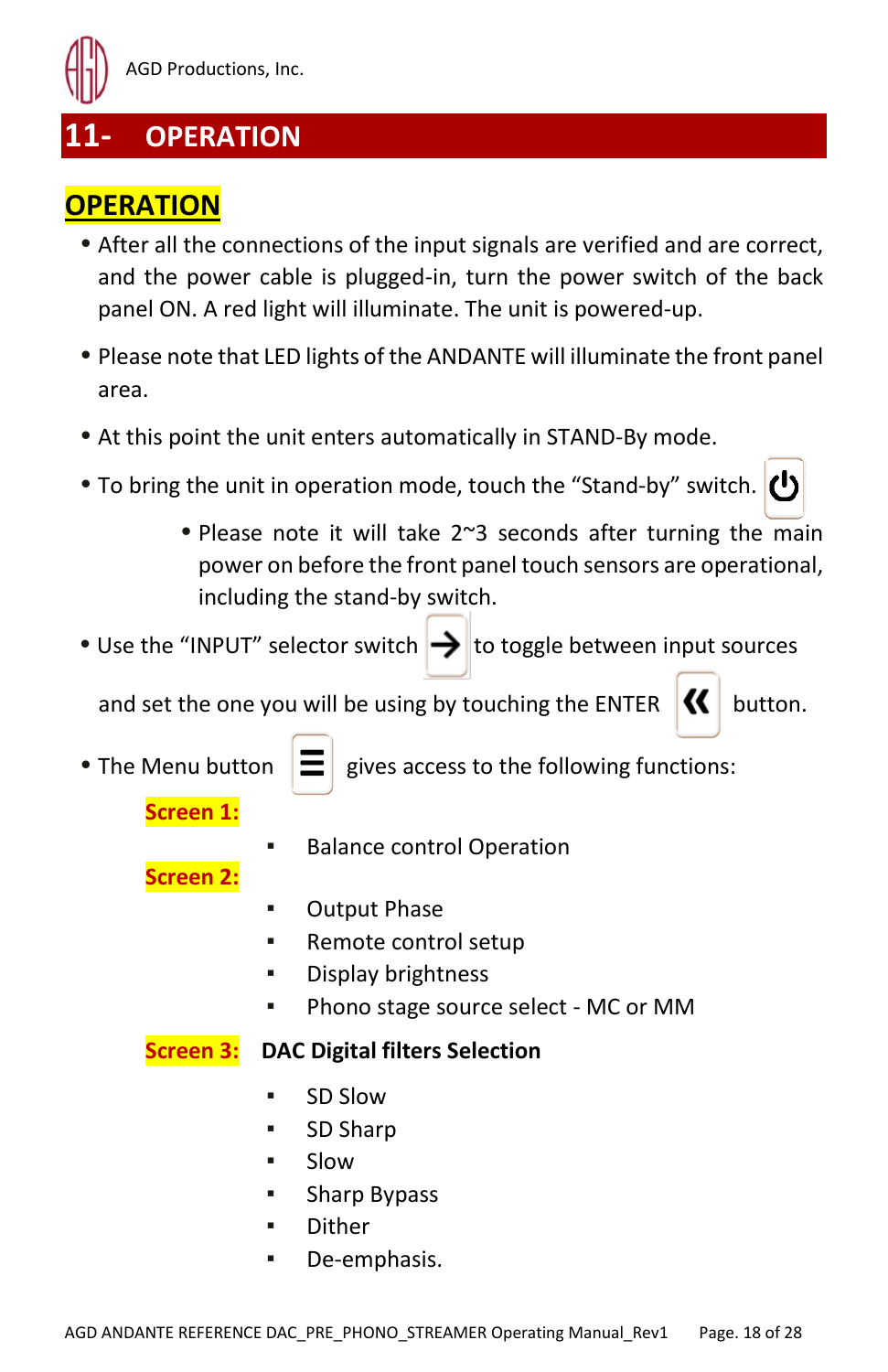

#### • **BALANCE ADJUSTMENT:**

- To shift the Left/Right balance, press Menu  $\Xi$  once, and use the navigation keys on the remote or on the front panel  $\left| \right\rangle \left| \right\rangle$  to adjust the balance of the LEFT-RIGHT channels.
- **PHONO INPUT**
	- To select the appropriate setting for the type of the cartridge mounted on the tonearm (MM - moving magnet or MC - moving coil), press the MENU function twice to enter into the second page of the menu and select the radio button MM or MC and press ENTER  $\overline{\mathbf{w}}$

#### • **BLUETOOTH**

- The Bluetooth functionality requires the pairing of the source (Phone, PC, Tablet ect.) with the AGD ANDANTE Bluetooth receiver.
- Select, either via remote control or by manual selection from the front panel, the Bluetooth input on the AGD Andante.
- From the settings menu of the source (Phone, PC, Tablet), search from the list of the Bluetooth devices available the one named "AGD ANDANTE", select it and initiate the pairing function.
- The Bluetooth range is about  $\sim$ 10mt (30 feet).
- Make sure the BT antenna is properly inserted and locked in position.
- **LAN (Streaming Function)**
	- THE AGD ANDANTE streaming function is available via Ethernet port (LAN).
	- Once the LAN input is selected, the AGD ANDANTE acts as DNLA, UPNP renderer or as ROON or AirPlay device (and it is recognized as such buy the relevant application software in use).
	- The broacasted name of the renderer/device is "AGD".
	- That is the device name that needs to be selected in the application settings of the streming device (Phone, Tablet, PC) in order to send the streaming signal to the unit.
	- In streaming mode all audio formats are available with resolution up to 192Khz-24bit.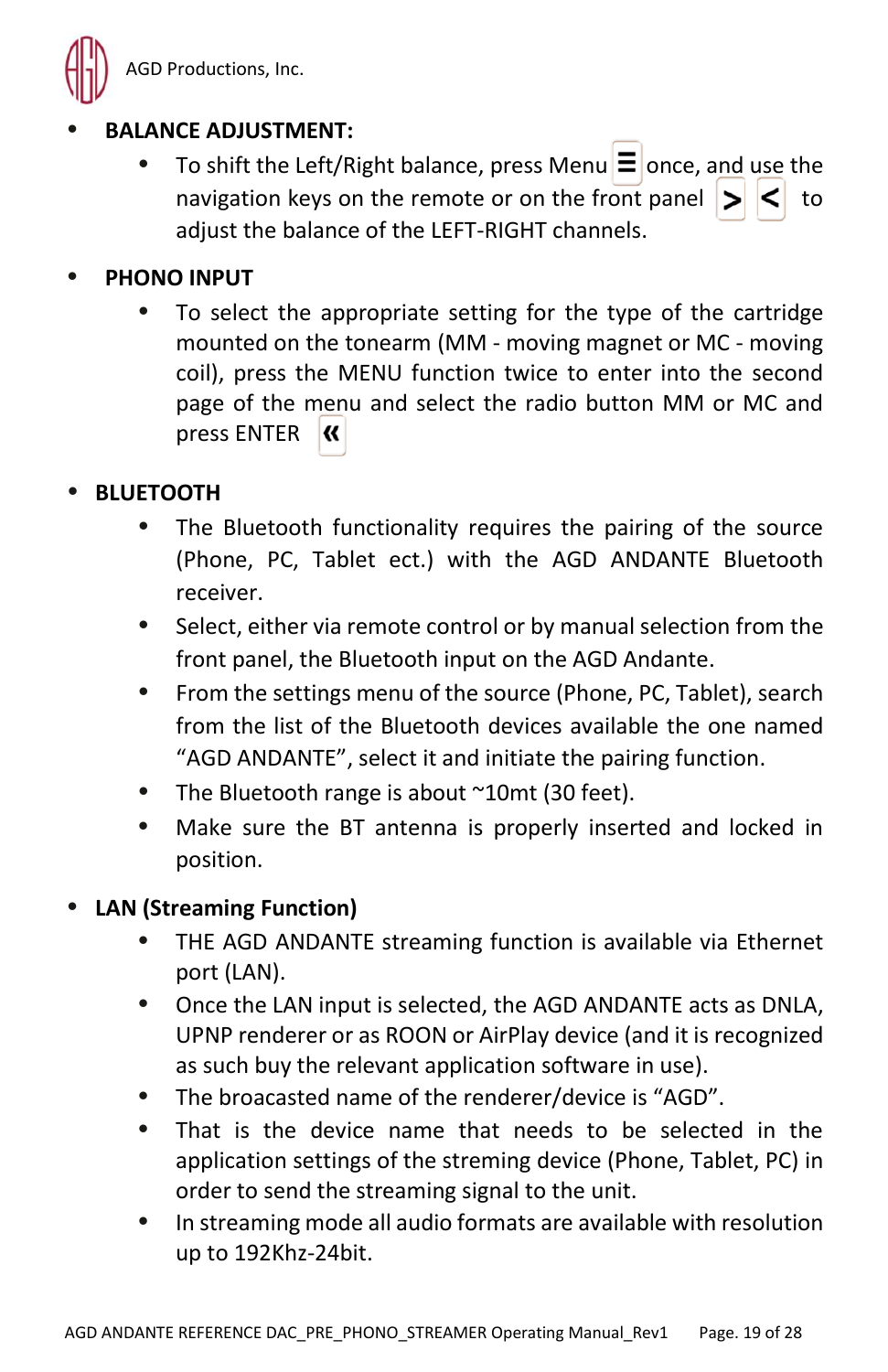

- When in streaming mode (LAN input), the control of the volume is also possible from the service in use (i.e Roon, BubbleUPNP, etc.).
- Music services as Quboz and Tidal, are fully compatible with the ANDANTE. Seamless integration available via  $3<sup>rd</sup>$  party applications (Android, iOS, Windows, Linux).
- We recommend as music management platform, either ROON service, iTunes AirPlay or, for the open source application, BUBBLEUPNP (available in Adroid and Windows).
- **USB** 
	- THE AGD ANDATE USB module is based on the latest XMOS chipset and can decode any format available and specifically:
		- Sampling frequencies: 44.1kHz, 48kHz, 88.2kHz, 96kHz, 176.4kHz, 192kHz, 352.8kHz, 384kHz, 705.6kHz and 768kHz 16-, 24- and 32-bit resolution DSD Audio over PCM frames. DSD64, DSD128 and DSD256
		- DSD Native DSD64, DSD128, DSD256 and DSD512 on Linux and Windows, using **Thesycon audio driver.**
	- No drivers needed for MAC OS version 10.6.4 and above.
	- ASIO/KS/WASAPI/Direct Sound drivers are needed for Windows XP to 10 (32 and 64 bit).
	- Licensed XMOS USB Audio 2.0 Stereo Driver downloadable from 3 rd party link: **www.JLSounds.com**

#### • **DIGITAL FILTER SELECTION**

- The ANDANTE has 5 different digital filter options (Slow, Sharp, SD Slow, SD Sharp, Bypass)
- The Digital filter functions are available via menu options and can be accessed by entering the third page of the Menu function by pressing the Menu key  $\equiv$  three times.
- Each option provides  $\overline{a}$  distinct defined listening experience based on the individual preference and the musical content.
- By default, no filter selection is active at the first turn-on.
- Every selection will require an adequate time for familiarization of the sound reproduced.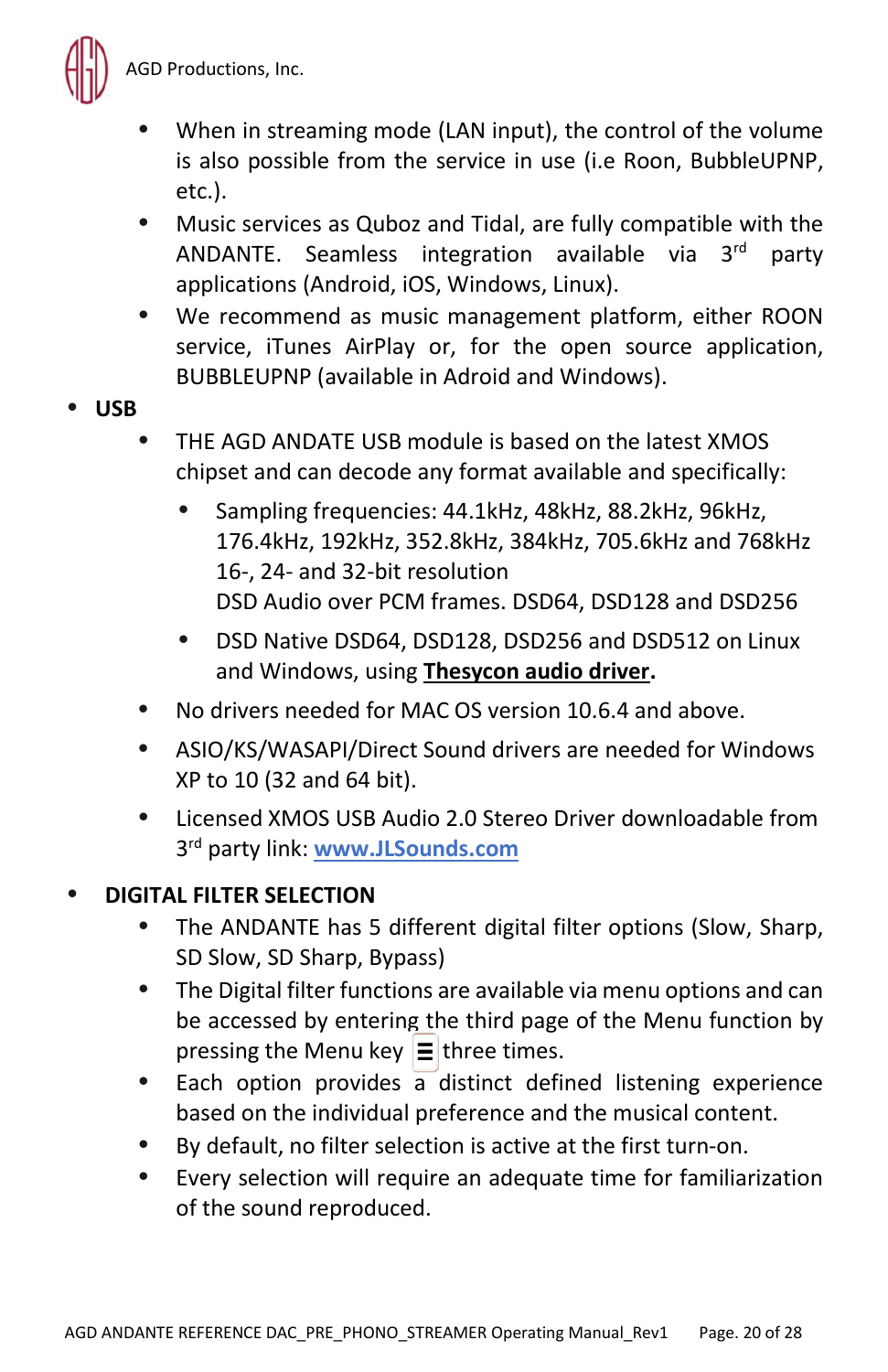

# **12- REMOTE CONTROL**

#### **REMOTE CONTROL FUNCTIONALITIES:**

- All functions of the AGD ANDANTE are available via Remote control.
- The "ANDANTE" is compatible with a standard Apple Remote type, included with the unit,
- The Remote control delivered with the unit is already setup to work with the ANDANTE and does not require any additional setup.
- By factory settings, the remote keys assignment is as follow



- The user can reassign each button's function through the device's menu as follow:
	- Touch the Menu button  $\|\Xi\|$  on the front panel twice

- **EXECTE:** Select Remote Control Setup and press ENTER  $\mathbf{K}$
- Follow the instructions on screen.
- Once completed, the ANDANTE will restart and apply the new settings.
- **The Remote control is now re-programmed.**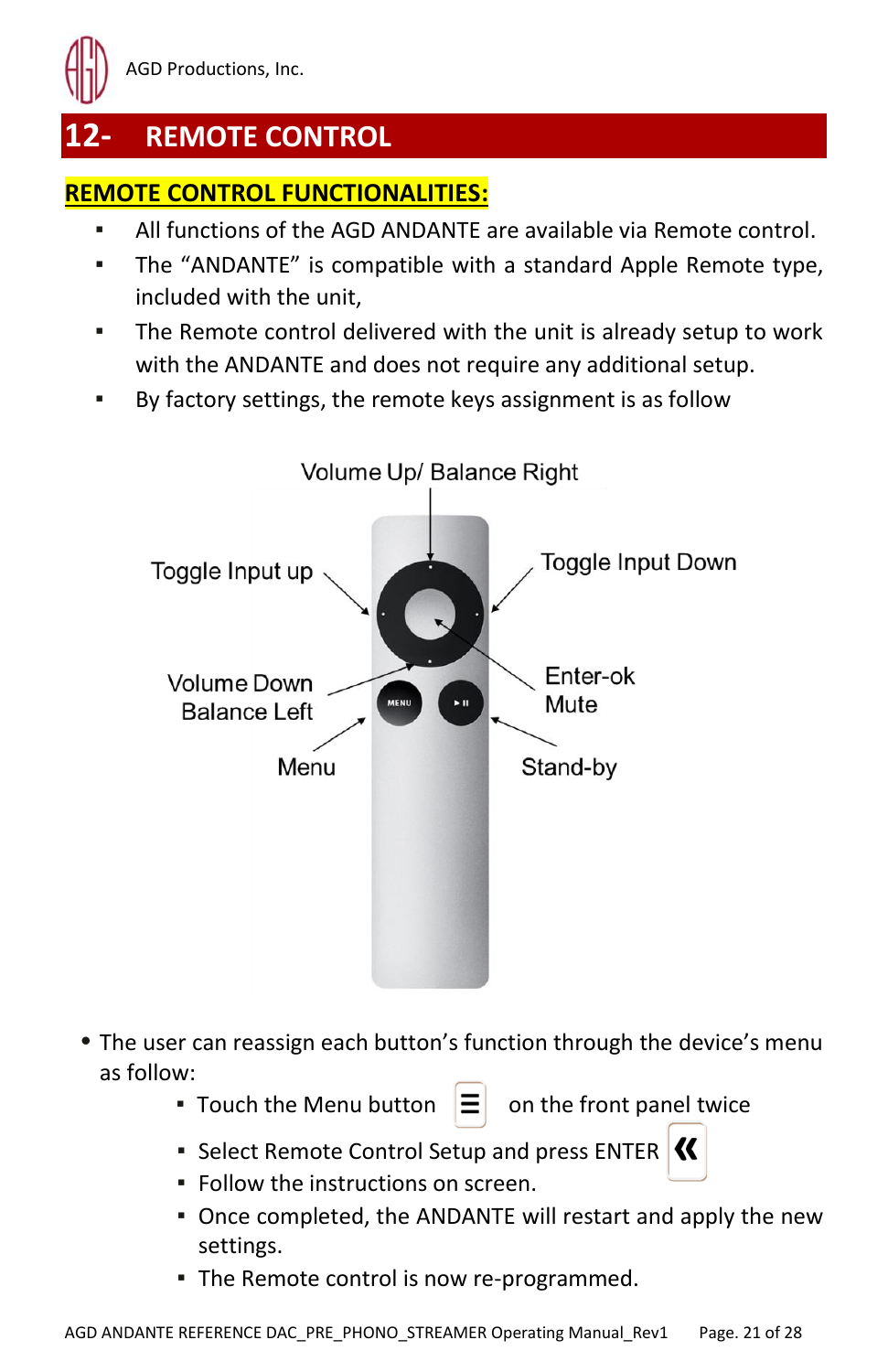

# **13- TROUBLESHOOTING**

- The unit is designed to prevent damage to itself and associated components.
- Incorrect operation is sometimes mistaken for malfunction.
- If problems occur, see this section for troubleshooting information.
- If problems persist, contact your authorized AGD Productions' dealer.

#### **NO POWER**

- Examine the power cord to ensure that it is connected to both the AC mains connector and a working, un-switched, electrical outlet.
- Make sure the nit is powered on with the rear-panel power switch. Examine the electrical circuit breaker to ensure that power is being supplied to the electrical outlet to which the amplifier is connected.
- Make sure the light of the ON/OFF switch of the of the AC power entry module is on.

#### **NO SIGNAL AT THE OUTPUTS**

- Examine all audio cables to ensure a solid connection between the unit and all associated components.
- Examine the speaker cables to ensure a solid connection between the amplifier and the speakers.
- Make sure that the connected units (CD player, Turntable etc.) are powered-on.
- Make sure the volume is set to an audible level.
- Make sure every input cable is correctly inserted.
- In case the streaming, make sure the LAN is working and the render selected is AGD ANDANTE
- In case the Bluetooth is selected, make sure the BT source is paired with AGD ANDANTE.
- Make sure the preamp is not muted.
- Make sure all associated components are connected to working electrical outlets and powered on.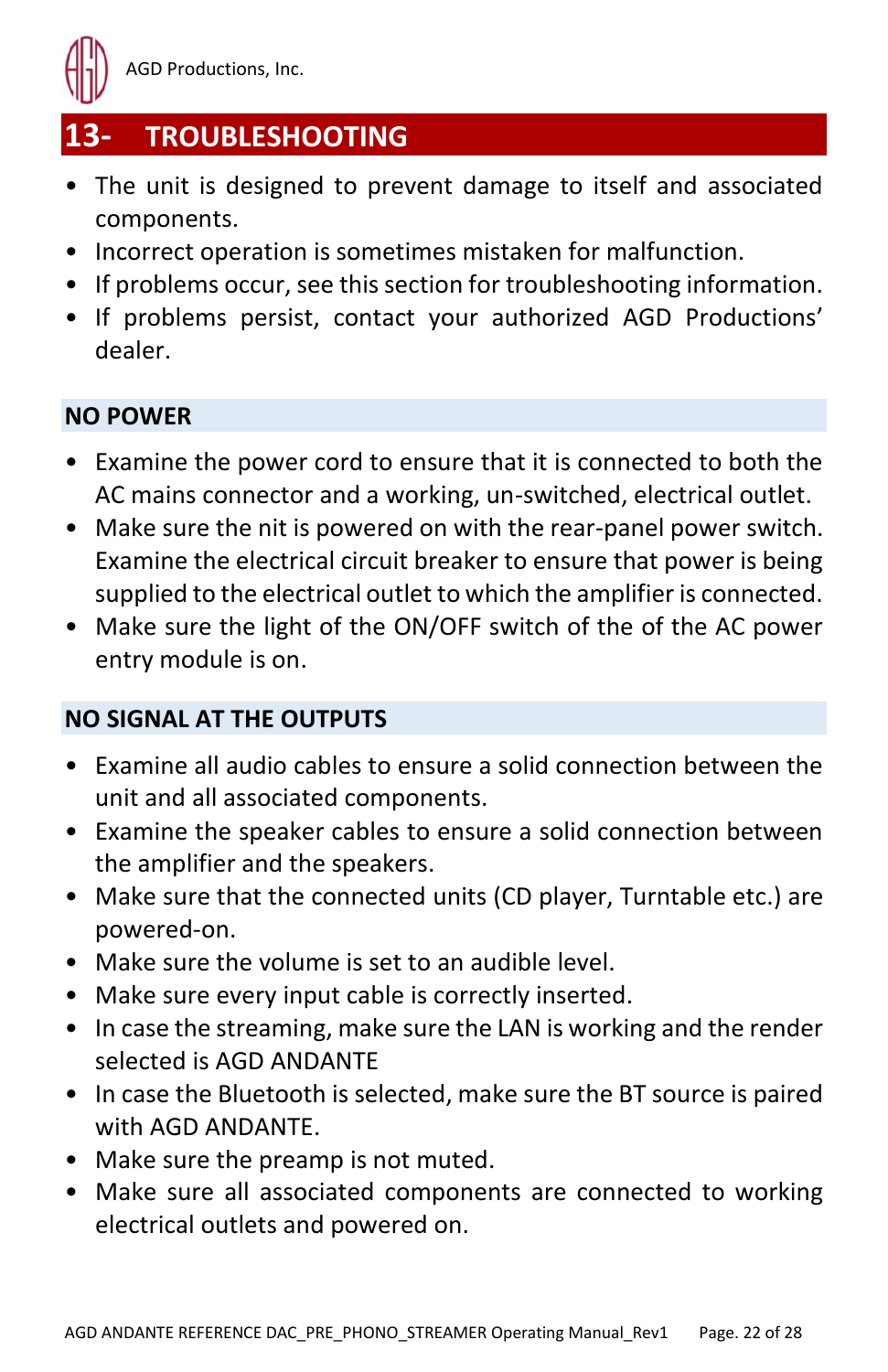

## **13- TROUBLESHOOTING**

#### **AUDIO HUM**

- Disconnect components one at a time to isolate the problem.
- Once the problem is identified, make sure the problematic component is properly grounded and connected to the same electrical socket as the ANDANTE.

#### **IF ALL ELSE FAILS…**

• Contact your authorized AGD Productions, Inc. dealer and/or contact AGD Productions Customer Service at www.AGDproductions.com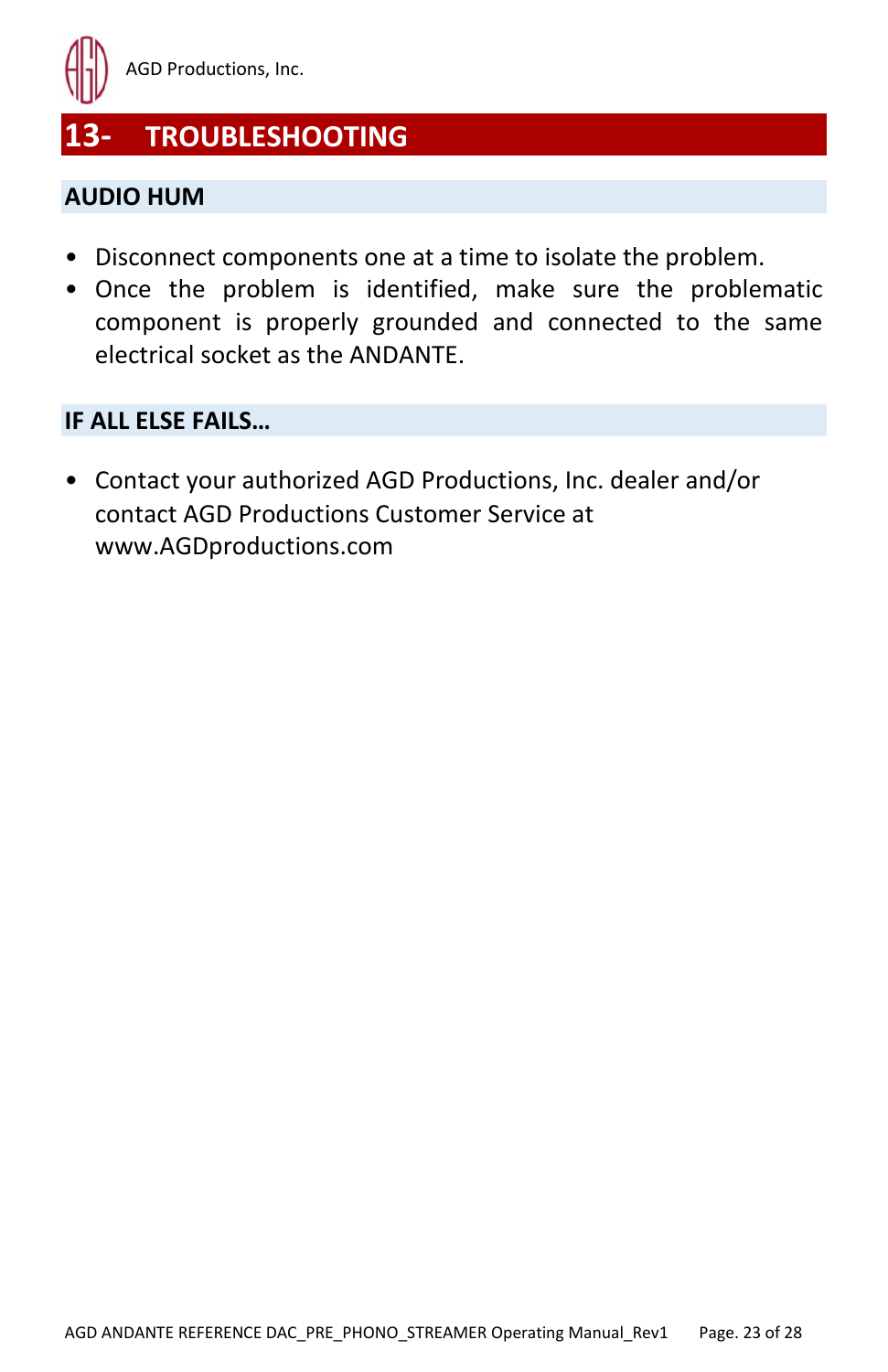

# **14- SPECIFICATIONS**

| <b>Parameter</b>      | <b>Description</b>                                                                                                                                                                                                                                                                                                              |
|-----------------------|---------------------------------------------------------------------------------------------------------------------------------------------------------------------------------------------------------------------------------------------------------------------------------------------------------------------------------|
| Phono Input           | Moving Magnet and Moving Coil selectable via Menu<br>MM Input Impedance: 47kΩ, S/N ≤ -80db<br>MC Input Impedance: 420Ω, S/N ≤-70db<br>RIAA Accuracy: < 0.5dB<br>Frequency Response: 20Hz-20kHz ±0.1db<br>THD%: ≤0.03%                                                                                                           |
| Line Analog<br>Inputs | 2 Single ended (RCA2, RCA3), 1 XLR inputs (XLR)<br>Frequency Response: 1Hz-100kHz ±0.2db<br>(Passive front-end direct coupling)                                                                                                                                                                                                 |
| <b>Analog Outputs</b> | 1 XLR Output<br>2 RCA Outputs<br>Output Impedance: <50ohm<br>Frequency Response: 1Hz-100kHz ±0.2db<br>THD+N (Balanced): ≤0.005%<br>THD+N (Single Ended): ≤0.009%<br>$S/R \geq 110db$<br>Direct output coupling.                                                                                                                 |
| Digital Inputs        | 1 USB<br>1 x AES/EBU (XLR)<br>1 Coax<br>1 x TOSLINK (max sample rate 192 kHz)<br>LAN (Ethernet Port)                                                                                                                                                                                                                            |
| <b>File Formats</b>   | MP3, WMA, MPEG-4 AAC, WAV, FLAC, AIFF, ALAC,<br><b>DSD</b>                                                                                                                                                                                                                                                                      |
| <b>DNLA</b>           | 1.5                                                                                                                                                                                                                                                                                                                             |
| <b>USB</b>            | XMOS XU208 Process based Chipset<br>Frequency: 44.1kHz, 48kHz, 88.2kHz, 96kHz, 176.4kHz,<br>192kHz, 352.8kHz, 384kHz, 705.6kHz, 768kHz<br>Resolution: 16, 24 & 32-bit.<br>DSD64 (2.8224MHz and 3.0720MHz), DSD128<br>(5.6448MHz and 6.1440MHz) and DSD256<br>(11.2896MHz and 12.2880MHz), DSD512<br>(22.5792MHz and 24.576MHz). |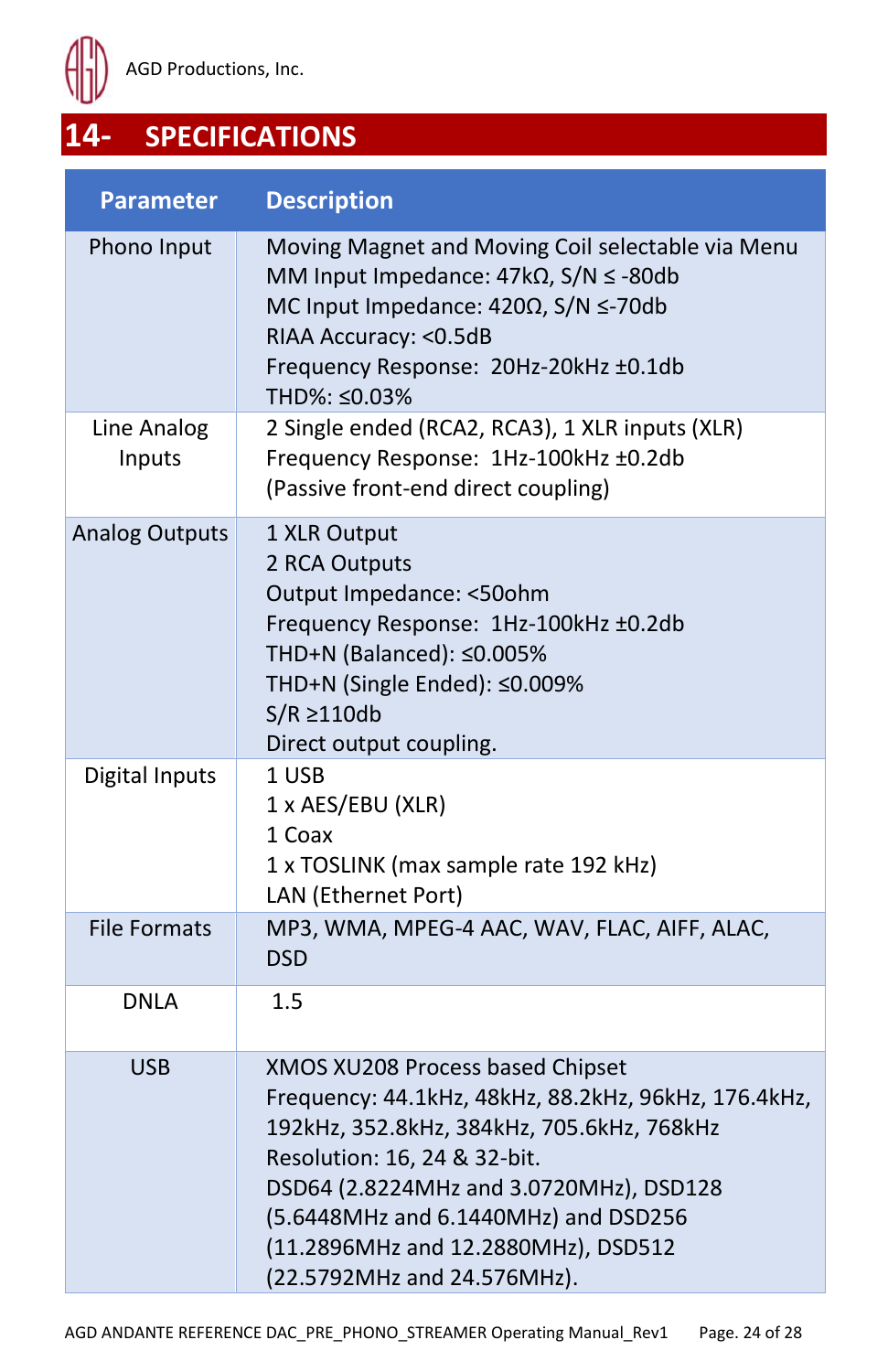

# **14- SPECIFICATIONS**

| <b>Parameter</b>             | <b>Description</b>                   |
|------------------------------|--------------------------------------|
| <b>Streaming Services</b>    | DNLA, UPnP, ROON, AirPlay (via LAN). |
| <b>Bluetooth</b>             | AptX                                 |
| <b>Net Dimension</b>         | 11"x 11"x 3.5" (280 x 280 x 90mm)    |
| Remote                       | Infrared                             |
| <b>Trigger Output</b>        | 12V, 0.1A DC (Custom Request)        |
| <b>Flight Case Dimension</b> | 22"x 18"x 10" (560 x 457 x 254mm)    |
| Net Weight                   | 22lb/10kg                            |
| <b>Gross Weight</b>          | 29lb/13kg                            |
| Input voltage                | Universal (110-240V, 50-60Hz)        |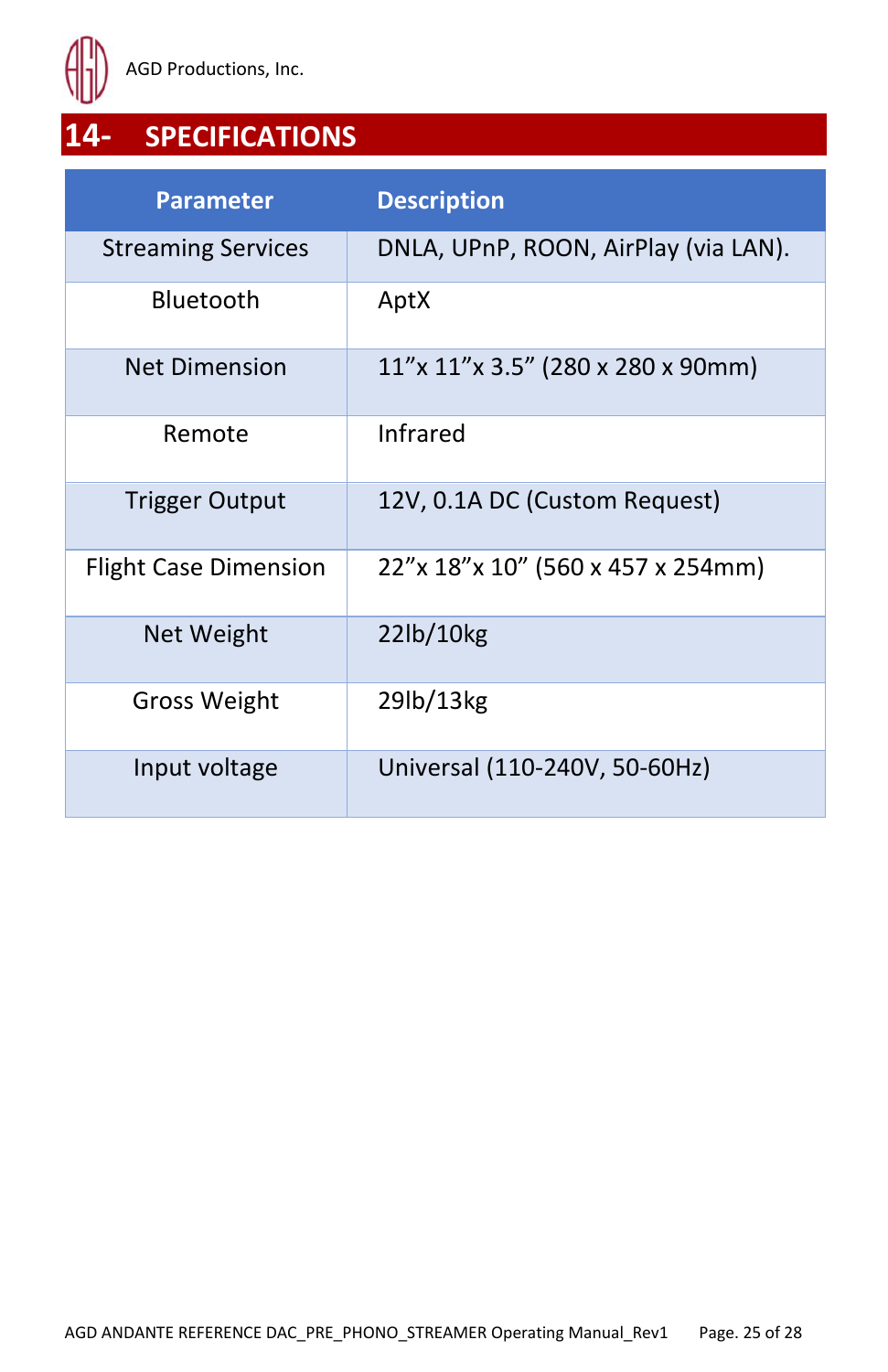

### **15- EU Statement of Compliance**

# **EU Statement of Compliance**

*Manufacturer* : **AGD Productions, Inc**

2644 Via Valdes Palos Verdes Estates 90274 CA (USA)

- *Product name:* **AGD "ANDANTE" Reference Analog-Digital Preamplifier**
- *Standards :* EN 55032 : 2015 Class-B EN 61000-3-2 : 2014 EN 61000-3-3 : 2013 EN 55024: 2010 EN 60950-1: 2006 + /A11:2009/A1:2010 + /A2:2013 + /A12:2011

*The manufacturer declares that the product complies with specified above and meets the essential requirements of the Directive:* 2014/30/UE (EMC), 2014/35/UE (LVD), 2011/65/UE (RoHS)

# $\epsilon$

Palos Verdes Estates, *March 28th, 2020*

*Alberto Guerra, President and CEO AGD Productions, Inc.*

 $\longrightarrow \mathcal{UU}\longrightarrow \mathcal{U}$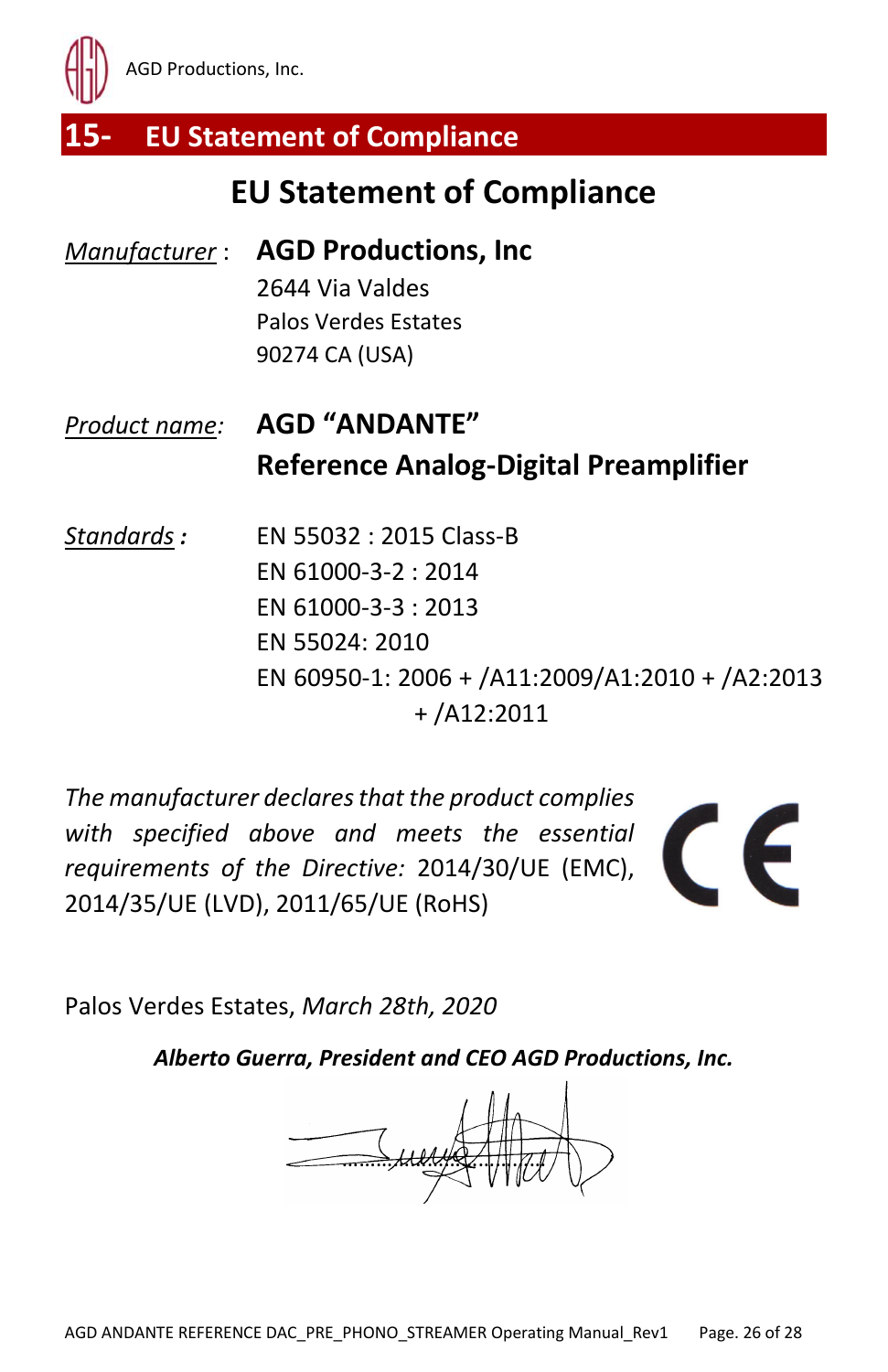